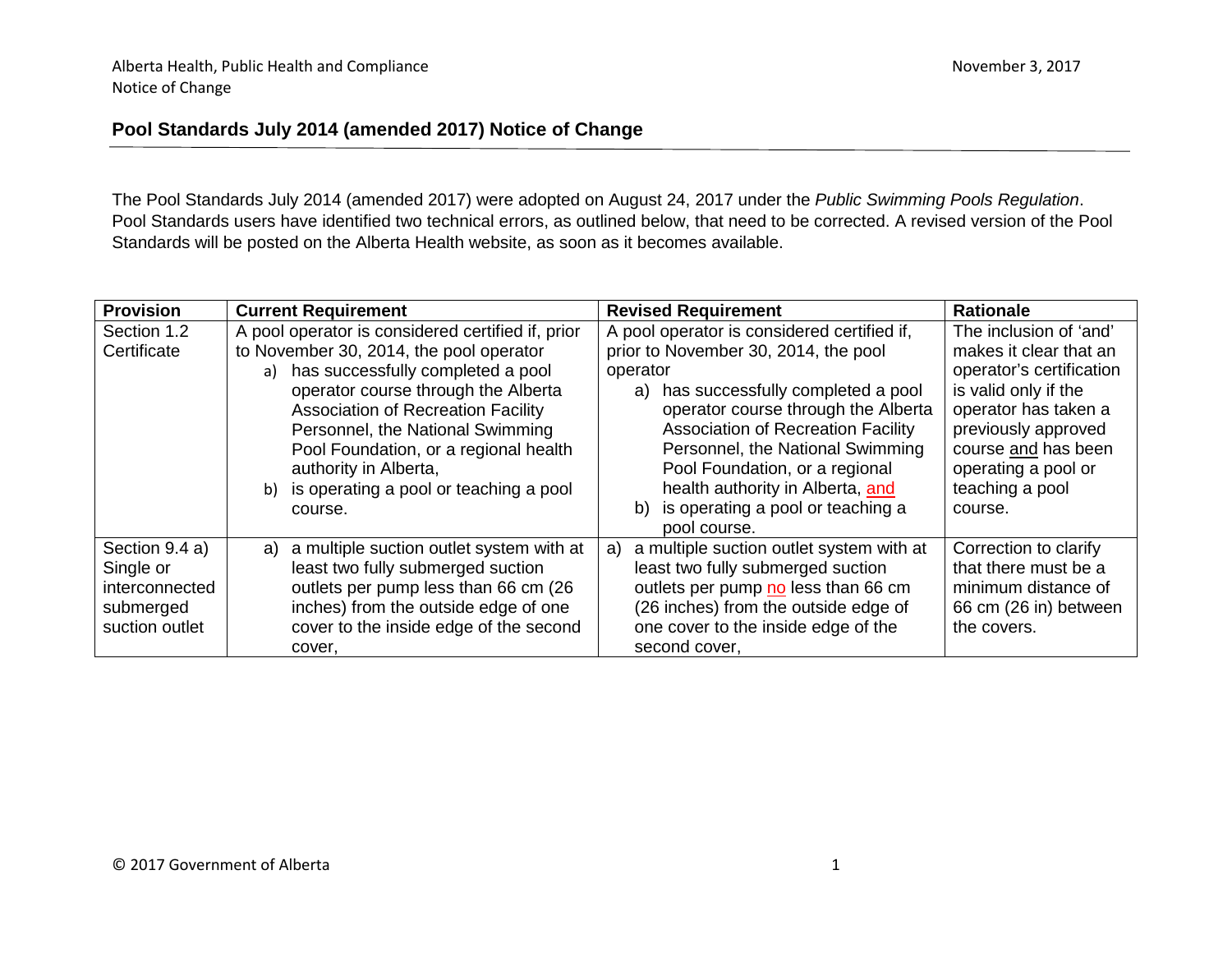**Alberta Health**

# **Pool Standards July 2014 (amended 2017)**

Alberta Government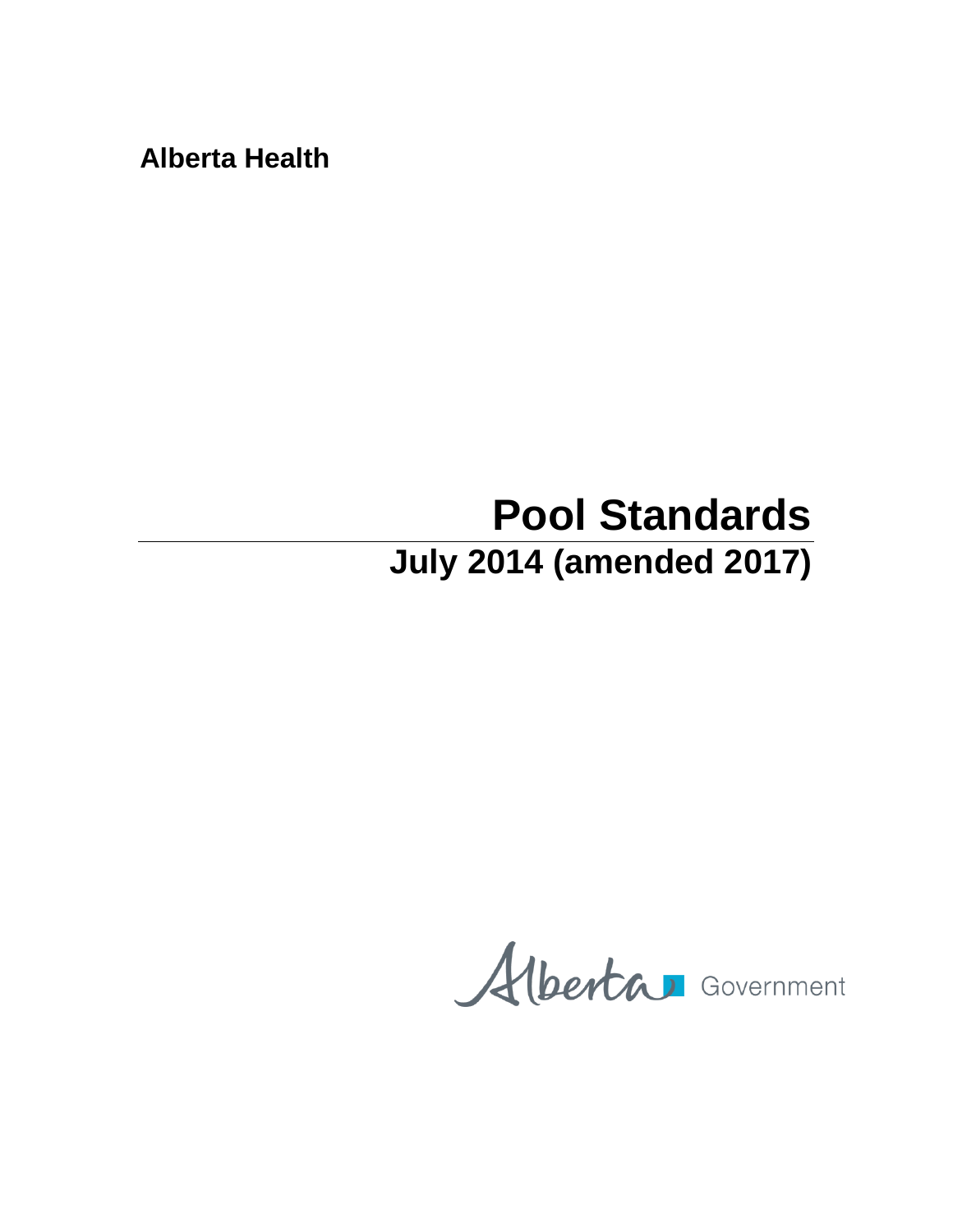| Department            | Alberta Health                                                                                                                                    |  |
|-----------------------|---------------------------------------------------------------------------------------------------------------------------------------------------|--|
| Title                 | Pool Standards, July 2014 (amended 2017)                                                                                                          |  |
| Author                | Public Health and Compliance                                                                                                                      |  |
| Authority             | Section 66(4) of the <i>Public Health Act</i> , and Section 2 of the <i>Public</i><br>Swimming Pools Regulation A.R. 204/2014, as amended.        |  |
| <b>Effective Date</b> | August 24, 2017                                                                                                                                   |  |
| Superseded Documents  | Pool Standards, July 2014                                                                                                                         |  |
| Contact               | The <i>Pool Standards, July 2014 (amended 2017)</i> can be found on the<br>Alberta Health website:                                                |  |
|                       | www.health.alberta.ca/about/health-legislation.html#Standards                                                                                     |  |
|                       | For general information, call Alberta Health Central Reception<br>at 780-427-7164 and your call will be directed to the appropriate<br>personnel. |  |
| <b>ISBN</b>           | ISBN (Online) 978-1-4601-3599-0                                                                                                                   |  |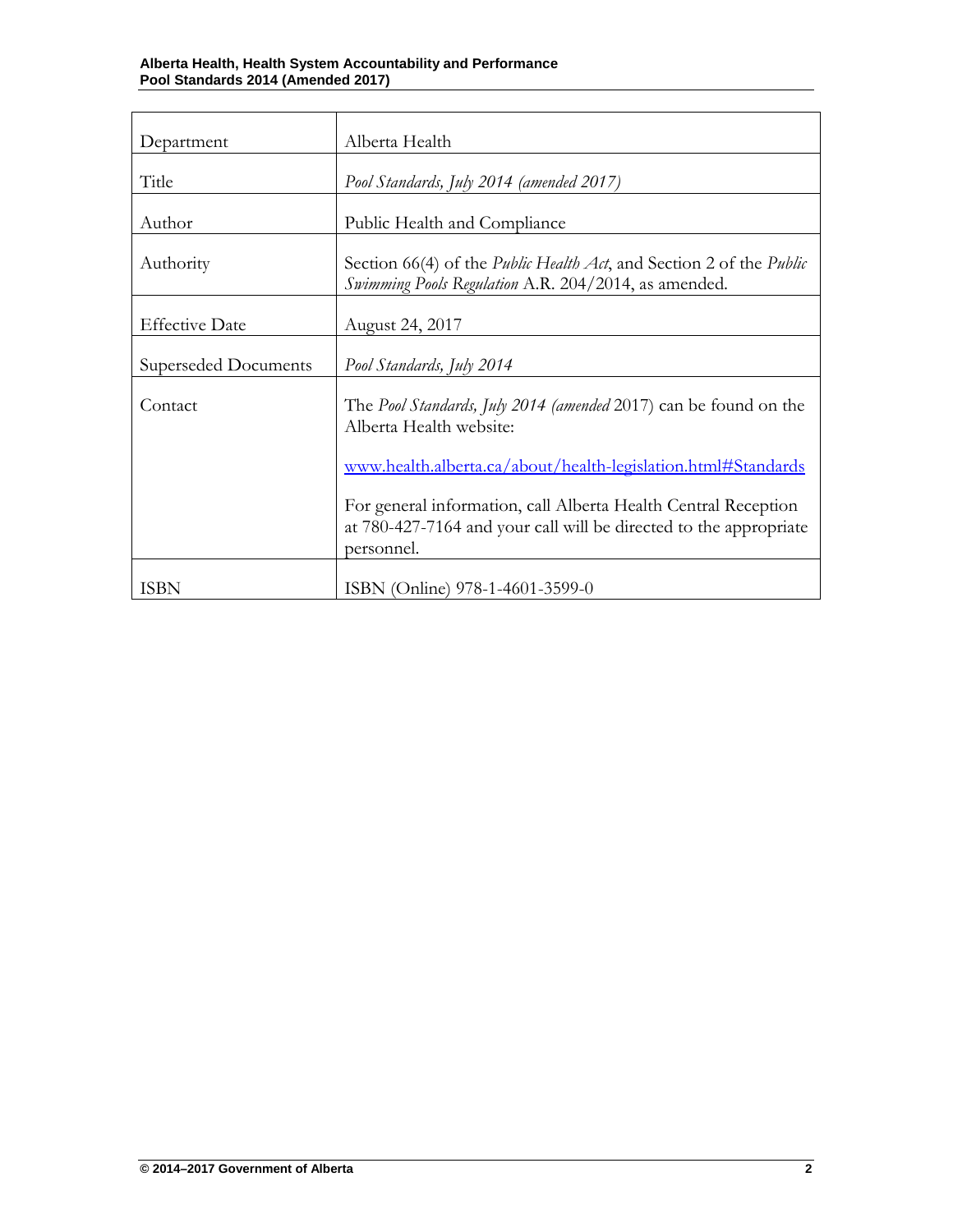## **Table of Contents**

<span id="page-3-0"></span>

| Part 1 |  |
|--------|--|
| Part 2 |  |
| Part 3 |  |
| 1.     |  |
| 1.1    |  |
| 1.2    |  |
| 1.3    |  |
|        |  |
| 2.1    |  |
| 2.2    |  |
| 2.3    |  |
| 2.4    |  |
| 2.5    |  |
| 2.6    |  |
| 2.7    |  |
| 2.8    |  |
|        |  |
| 3.1    |  |
| 3.2    |  |
| 3.3    |  |
| 3.4    |  |
|        |  |
| 4.1    |  |
| 4.2    |  |
| 4.3    |  |
| 4.4    |  |
| 4.5    |  |
| 4.6    |  |
| 4.7    |  |
|        |  |
| 5.1    |  |
| 5.2    |  |
| 5.3    |  |
| 6.     |  |
| 6.1    |  |
| 6.2    |  |
| 7.     |  |
| 7.1    |  |
| 7.2    |  |
|        |  |
| 8.1    |  |
| 8.2    |  |
| 9.     |  |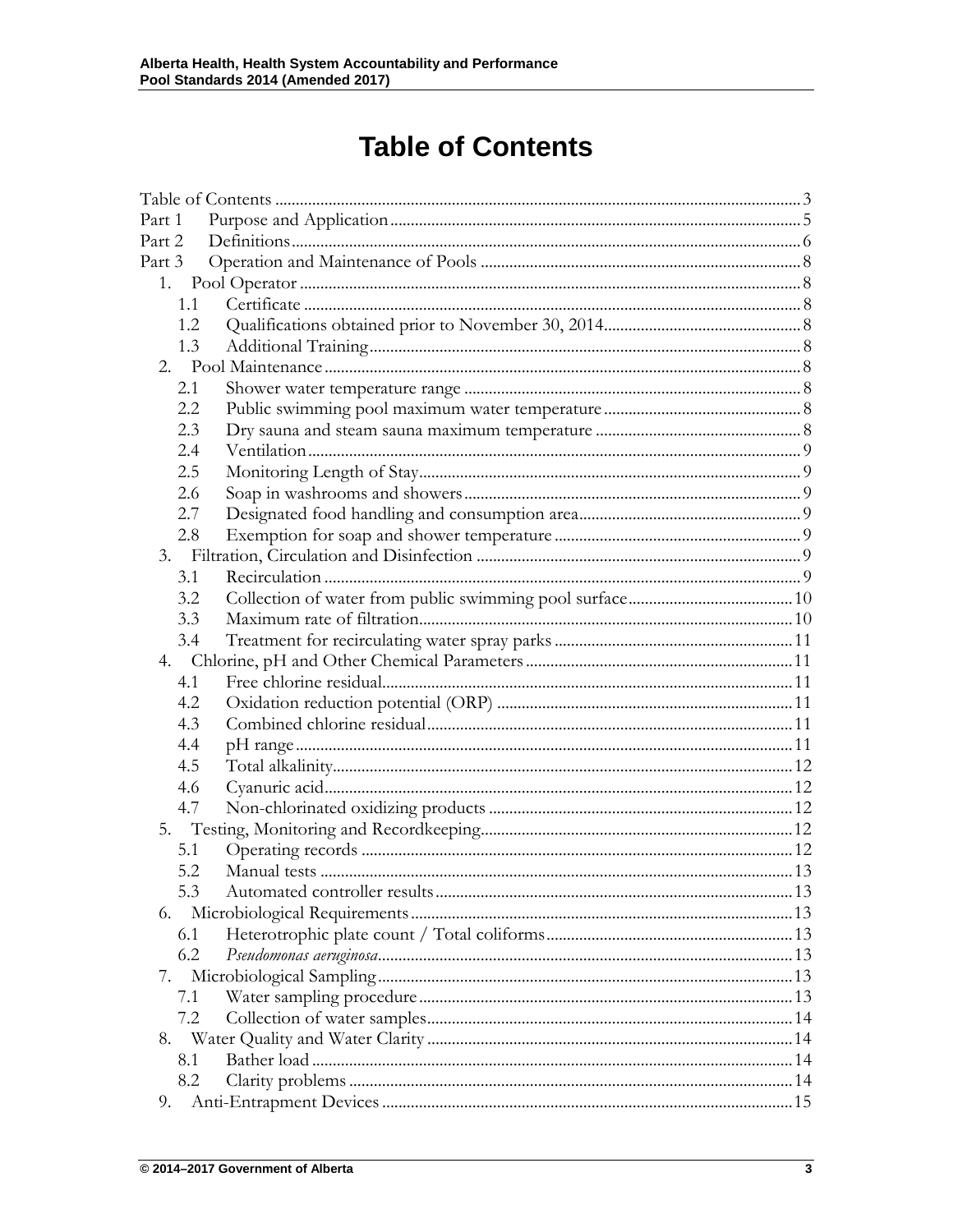## Alberta Health, Health System Accountability and Performance<br>Pool Standards 2014 (Amended 2017)

| 9.1    |  |
|--------|--|
| 9.2    |  |
|        |  |
| 9.3    |  |
| 9.4    |  |
| 9.5    |  |
| 9.6    |  |
| Part 4 |  |
| 10.    |  |
| 10.1   |  |
| 11     |  |
| 11.1   |  |
| 11.2   |  |
| 12.    |  |
| 12.1   |  |
| 12.2   |  |
| 13.    |  |
|        |  |
| Part 5 |  |
| 14.    |  |
|        |  |
|        |  |
| 15.    |  |
|        |  |
| 16.    |  |
|        |  |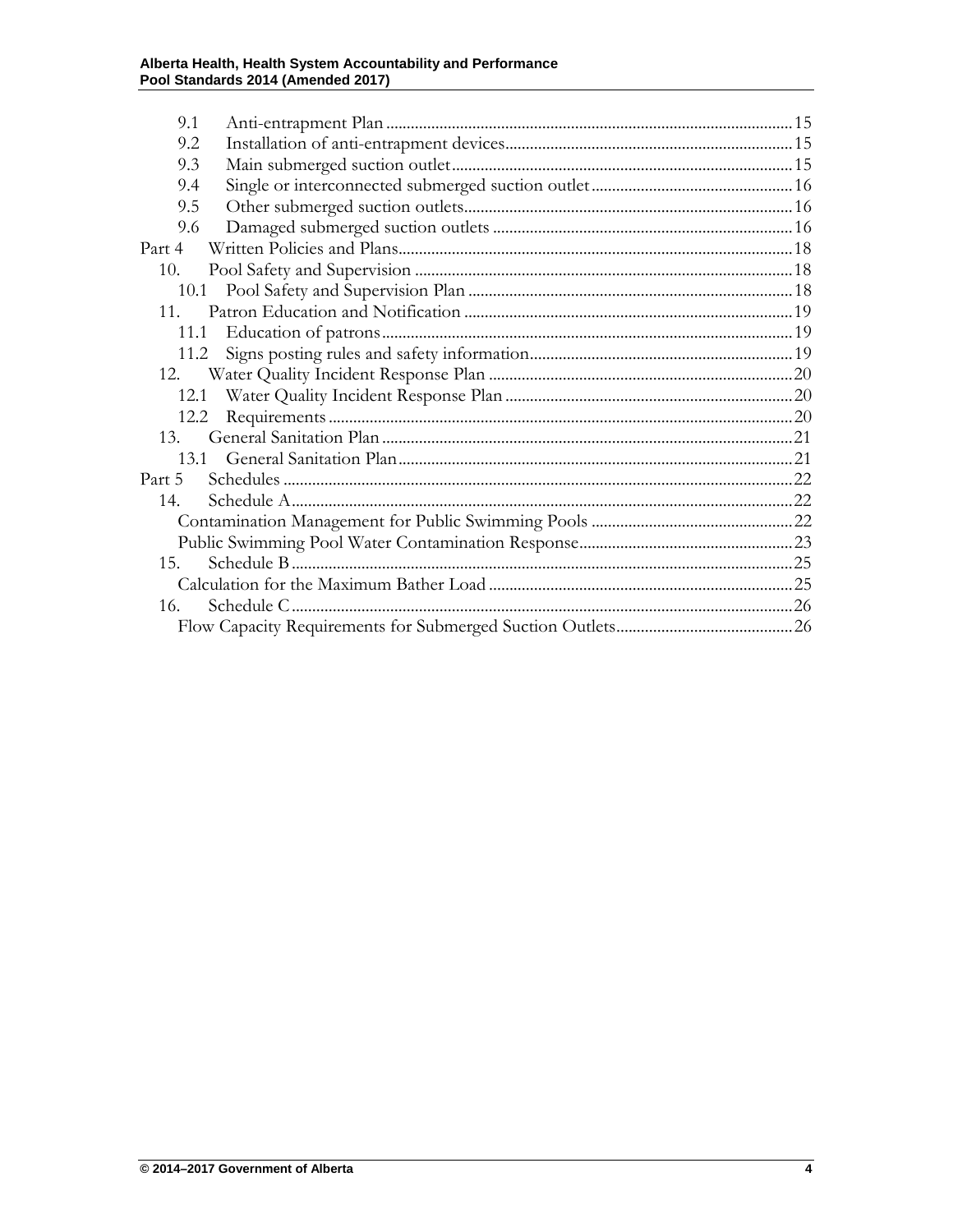## <span id="page-5-0"></span>**Part 1 Purpose and Application**

### **Introduction**

The *Pool Standards, July 2014* (*Pool Standards*) are established under the authority of the *Public Health Act*, RSA 2000, c P-37 (Act) and the *Public Swimming Pools Regulation* (*Regulation*) (AR 204/2014). They have been developed in consultation with the pool industry, pool operators and public health officials from Alberta Health Services. The *Pool Standards, July 2014(amended 2017)* replace the *Pool Standards, July 2014*.

### **Purpose**

The primary objective of the *Pool Standards* is to set specific technical standards pertaining to water quality and facility operations required in the *Regulation*.

The *Pool Standards* set requirements for operator education, recirculation, water chemistry and microbiology, water quality monitoring, anti-entrapment, policies and plans related to pool safety and supervision, public education, water quality incident response and general sanitation.

The *Pool Standards* also include a protocol for management of contaminated public swimming pool water and the calculations for maximum bather load and flow rates through anti-entrapment suction outlets.

The *Regulation* and the *Pool Standards* together govern the operation and maintenance of pools to ensure safe water quality and a safe and sanitary swimming environment for Albertans. The *Regulation* and the *Pool Standards* do not govern the operation and maintenance of floatation tanks.

### **Application**

The Pool Standards apply to all pools as defined in the Regulation.

Pursuant to Section 3 of the Regulation, the Pool Standards do not apply to:

- a structure containing water constructed for the sole use by owners of a single family dwelling and their families and guests;
- a natural pool; or
- a pool of water that is drained, cleaned and filled after each use by each individual.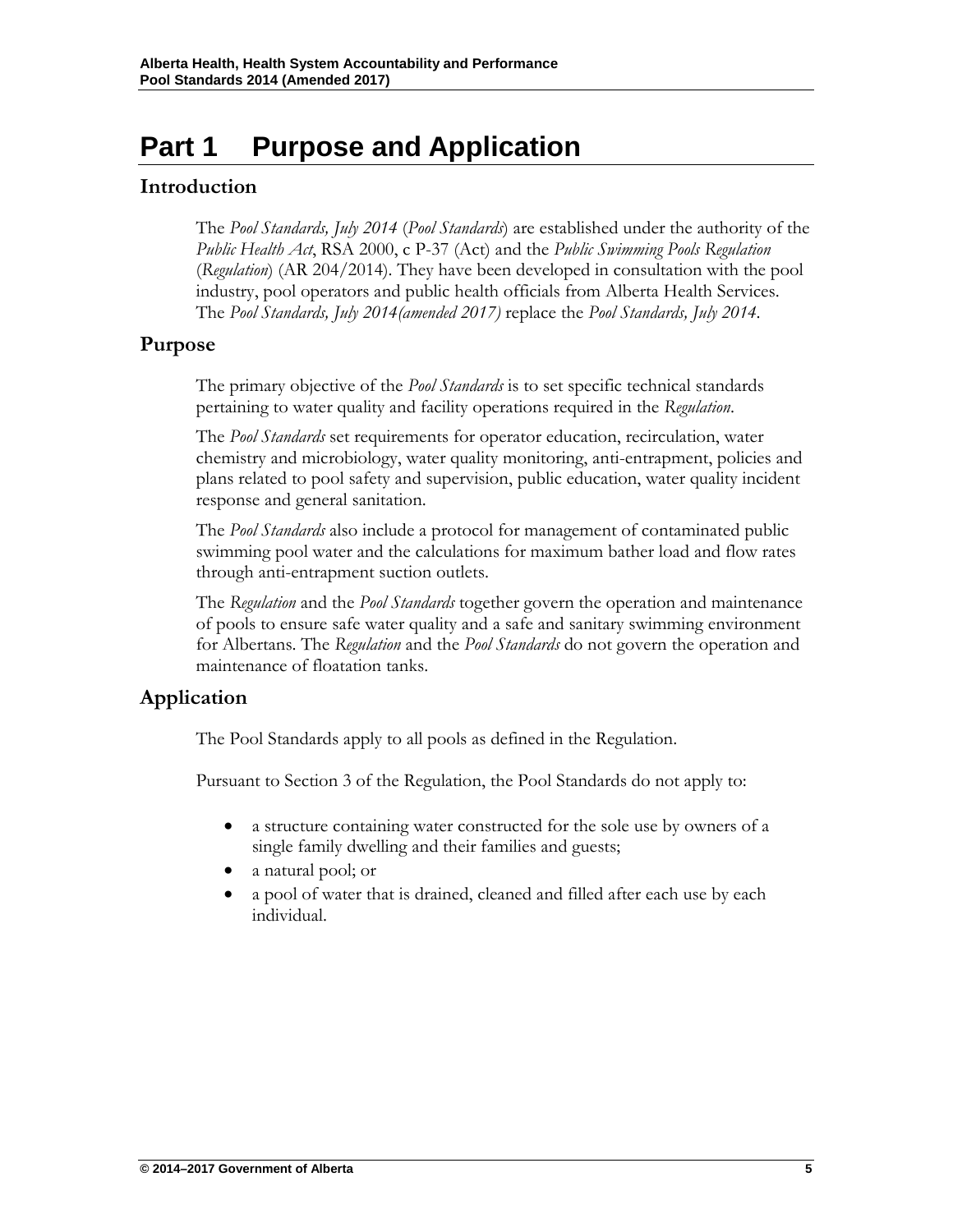## <span id="page-6-0"></span>**Part 2 Definitions**

The following terms are defined in the *Regulation* and are repeated here for ease of reference:

| a) bed and breakfast                | means a bed and breakfast as defined in the Food Regulation (AR<br>$31/2006$ ;                                                                                                                                                                           |
|-------------------------------------|----------------------------------------------------------------------------------------------------------------------------------------------------------------------------------------------------------------------------------------------------------|
| b) executive officer                | means an executive officer as defined in the <i>Public Health Act</i> ,                                                                                                                                                                                  |
| c) natural pool                     | means an artificially created ecosystem which reproduces the<br>conditions of a natural body of water where water is purified by<br>biological and physical treatment;                                                                                   |
| d) owner                            | means the owner of a pool;                                                                                                                                                                                                                               |
| e) owner's agent                    | means the person designated under Section 5 as an owner's agent;                                                                                                                                                                                         |
| f) patron                           | means an individual who enters the public swimming pool<br>premises and might or might not enter or use the public swimming<br>pool;                                                                                                                     |
| g) pool                             | means a public swimming pool and the public swimming pool's<br>premises;                                                                                                                                                                                 |
| h) pool operator                    | means an individual who operates and maintains a pool on a day-<br>to-day basis and meets the qualifications set out in the Pool<br>Standards in order to do so;                                                                                         |
| <i>i</i> ) <i>Pool Standards</i>    | means the Pool Standards, July 2014 (Amended 2017) declared in force<br>by Section 2;                                                                                                                                                                    |
| j) public swimming<br>pool          | means a structure that contains water that is used for recreational,<br>therapeutic or other similar purposes and includes a swimming<br>pool, wading pool, water spray park, whirlpool and any fountain or<br>other artificially created pool of water; |
| k) public swimming<br>pool premises | means the buildings and equipment used in connection with a<br>public swimming pool;                                                                                                                                                                     |
| I) suction outlet                   | means a fitting or fitting assembly and related components,<br>including a cover or grate and sump, that provide a localized low<br>pressure area for the transfer of water from a public swimming<br>pool;                                              |
| m) swimming pool                    | means a structure that contains water that is deeper than 60<br>centimetres at its deepest point.                                                                                                                                                        |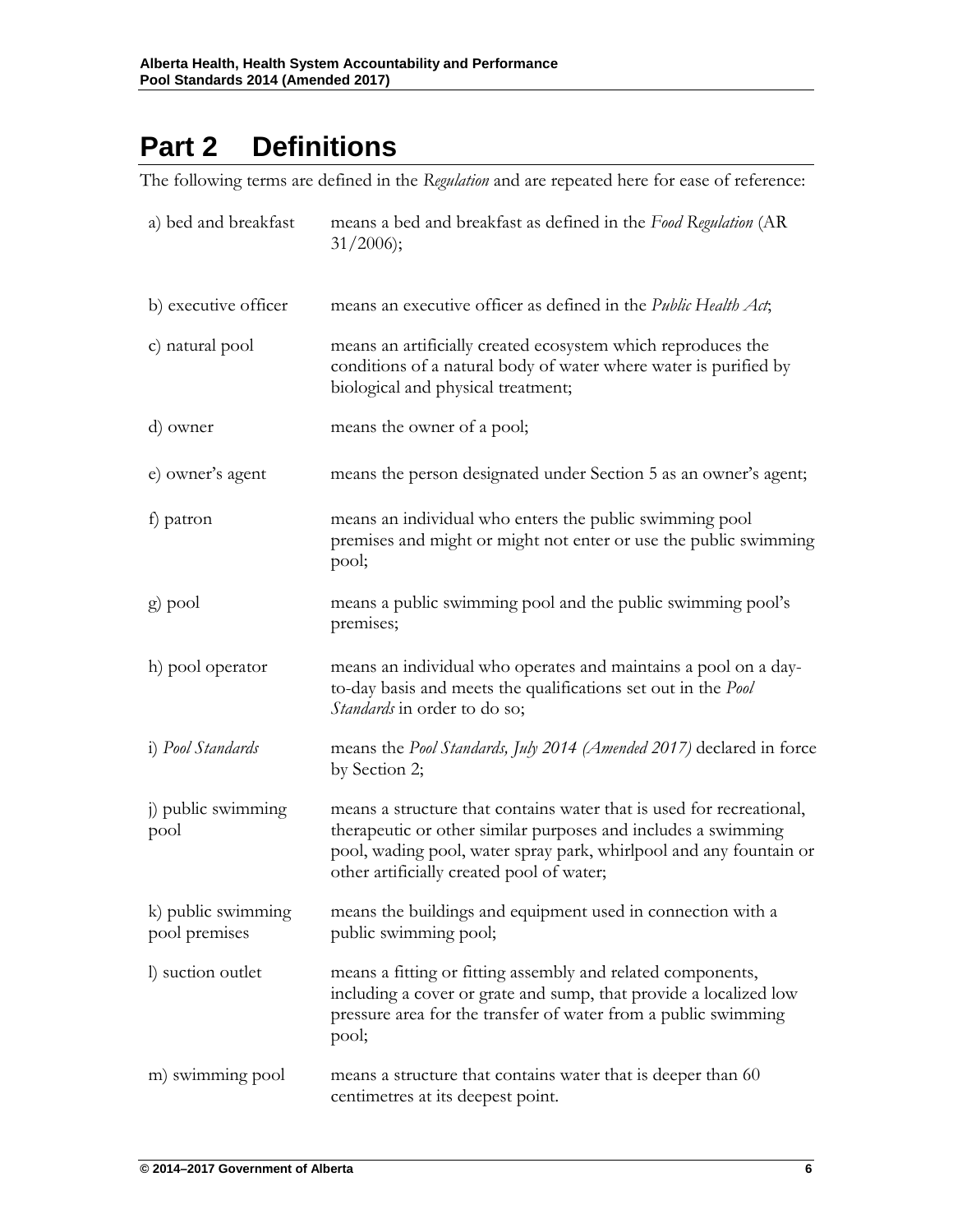| n) wading pool              | means a structure containing water the depth of which is 60<br>centimetres or less throughout the structure;                                                                                                                                                                                                                                                                          |
|-----------------------------|---------------------------------------------------------------------------------------------------------------------------------------------------------------------------------------------------------------------------------------------------------------------------------------------------------------------------------------------------------------------------------------|
| o) water spray park         | means a structure on which water is sprayed or released but does<br>not accumulate;                                                                                                                                                                                                                                                                                                   |
| p) whirlpool                | means a structure containing water at a temperature above 30 C<br>and that:                                                                                                                                                                                                                                                                                                           |
|                             | (i) is not drained, cleaned and refilled before use by each<br>individual, and                                                                                                                                                                                                                                                                                                        |
|                             | (ii) utilizes hydro-jet circulation or air induction bubbles or both.                                                                                                                                                                                                                                                                                                                 |
|                             | For the purposes of the <i>Pool Standards</i> , the following terms are defined:                                                                                                                                                                                                                                                                                                      |
| anti-entrapment<br>device   | means any device used for the purpose of preventing body<br>entrapment, hair entrapment or entanglement, limb entrapment,<br>mechanical entrapment, evisceration incidents and death, including<br>but not limited to: certified ANSI/APSP-16 2011 suction outlets, a<br>Safety Vacuum Release System (SVRS), a suction-limiting vent<br>system or an automatic pump shut off system. |
| bather                      | means a patron who enters or uses the public swimming pool.                                                                                                                                                                                                                                                                                                                           |
| blockable suction<br>outlet | means a suction outlet that has a perforated (open) area that can be<br>shadowed by the area of the 18 x 23 inches (45.7 x 58.4)<br>centimeters) body blocking element described in ANSI/APSP - 16<br>2011.                                                                                                                                                                           |
| maximum flow rate           | means the highest possible water flow through a fully submerged<br>suction system (excluding the skimmer or gutter system) with the<br>system's pump(s) operating at full speed with clean pump basket(s)<br>and clean filter(s).                                                                                                                                                     |
| secondary disinfection      | means a disinfection process or system designed to achieve<br>minimum 3-log (99.9 per cent) reduction in the number of<br>infective cryptosporidium oocysts.                                                                                                                                                                                                                          |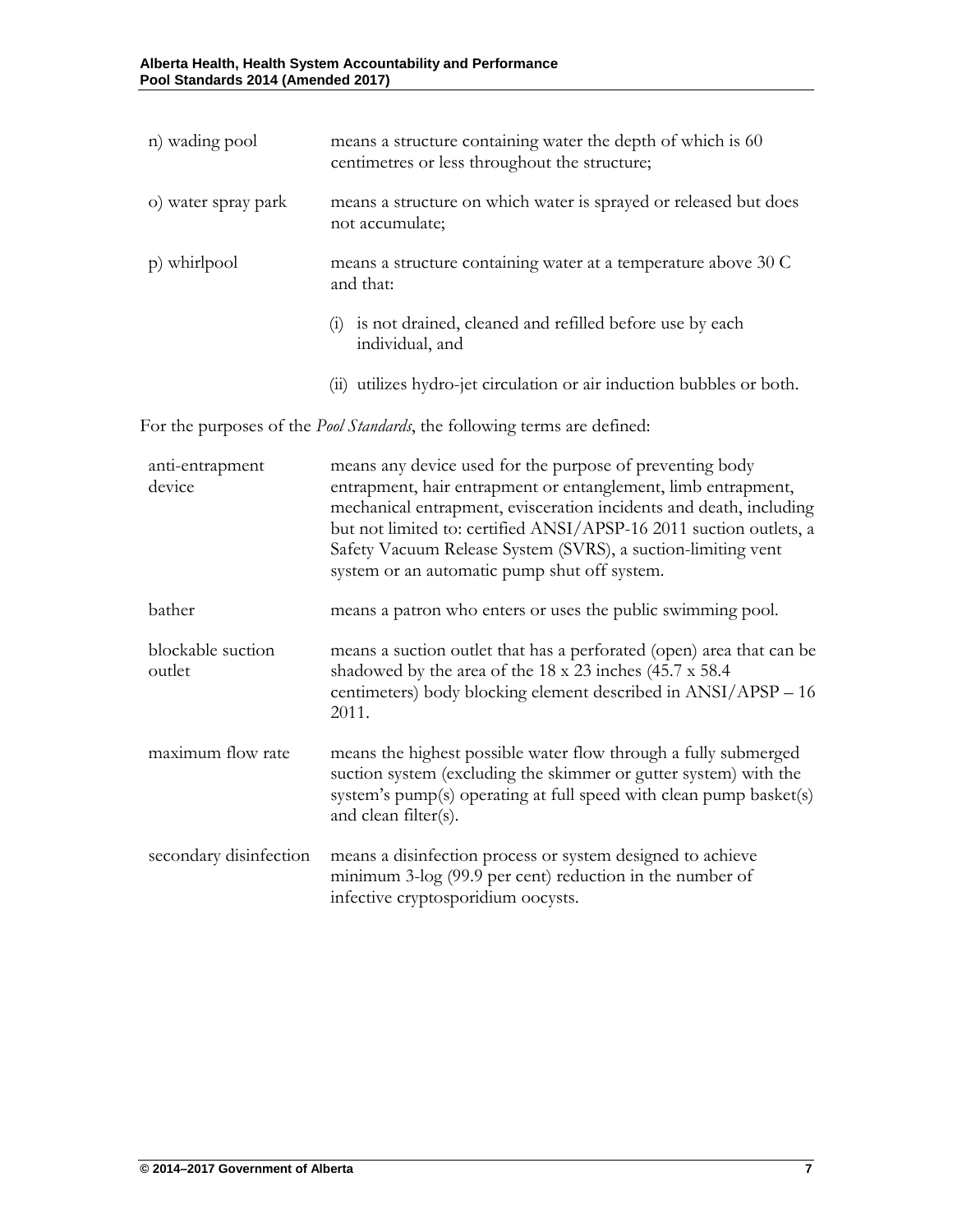## <span id="page-8-0"></span>**Part 3 Operation and Maintenance of Pools**

### <span id="page-8-1"></span>**1. Pool Operator**

For the purposes of Section 6 of the *Regulation*, the following pool operator training and certification qualifications apply.

### <span id="page-8-2"></span>**1.1 Certificate**

The pool operator must

- a) be certified by an organization that is on the List of Approved Pool Operator Education Organizations approved by the Minister, and
- b) upon request, provide proof of successful completion of the course in the form of a certificate issued by the approved organization.

### <span id="page-8-3"></span>**1.2 Qualifications obtained prior to November 30, 2014**

A pool operator is considered certified if, prior to November 30, 2014, the pool operator

- a) has successfully completed a pool operator course through the Alberta Association of Recreation Facility Personnel, the National Swimming Pool Foundation, or a regional health authority in Alberta.
- b) is operating a pool or teaching a pool course.

### <span id="page-8-4"></span>**1.3 Additional Training**

An executive officer may require a pool operator to obtain additional training in water treatment, disinfection, facility operation and safety where required.

### <span id="page-8-5"></span>**2. Pool Maintenance**

For the purposes of Section 11 of the *Regulation*, the following pool maintenance standards apply.

### <span id="page-8-6"></span>**2.1 Shower water temperature range**

Subject to Section 2.8, every shower must provide water at a temperature of not less than 35 Celsius and not greater than 45 Celsius.

### <span id="page-8-7"></span>**2.2 Public swimming pool maximum water temperature**

- **2.2.1** The water in a public swimming pool, when in use, must not be greater than 40 Celsius.
- **2.2.2** A whirlpool must be fitted with a temperature regulator that is in good working order.

### <span id="page-8-8"></span>**2.3 Dry sauna and steam sauna maximum temperature**

**2.3.1** The ambient air temperature in a dry sauna must not be greater than 85 Celsius.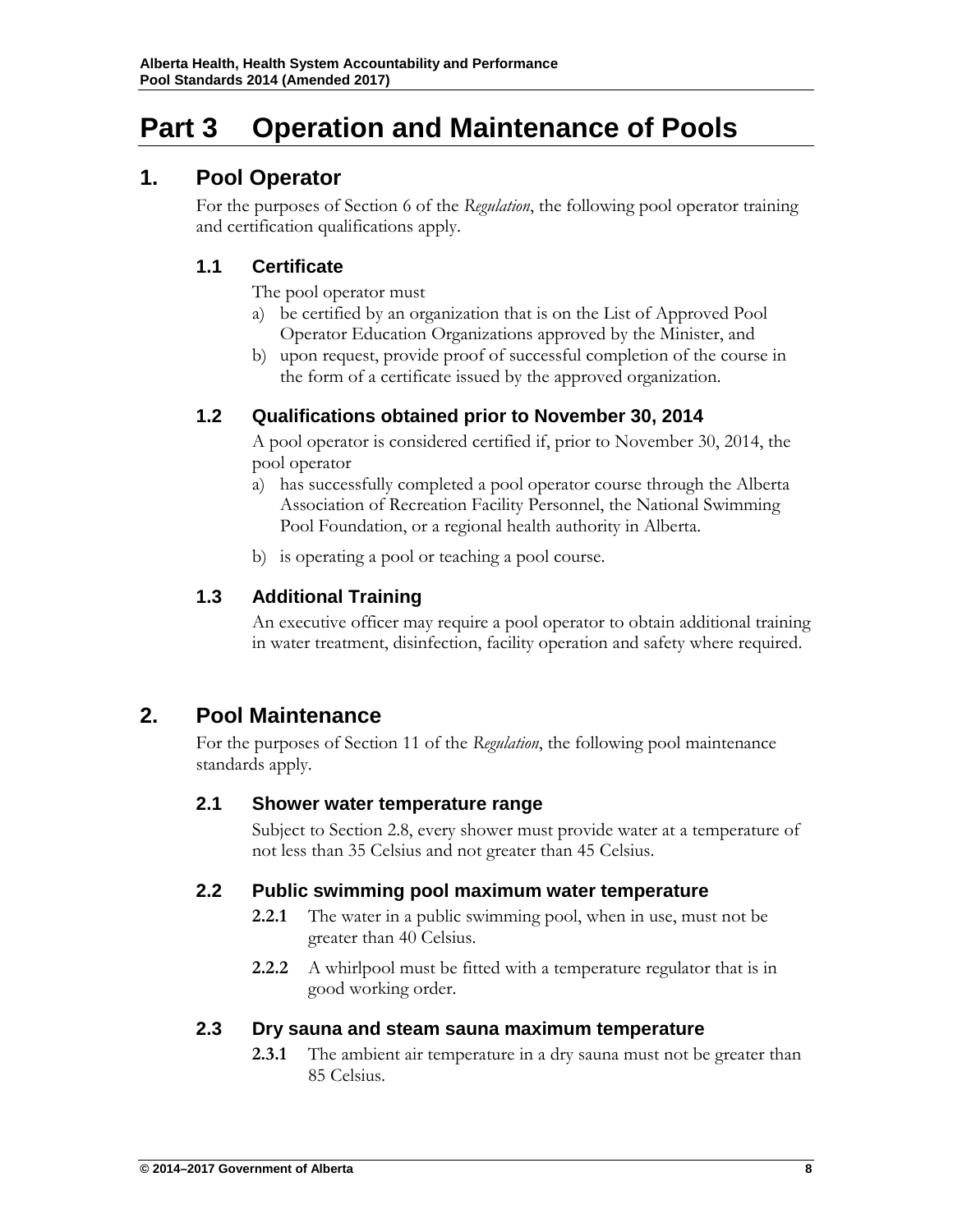- **2.3.2** The ambient air temperature in a steam sauna must not be greater than 60 Celsius.
- **2.3.3** The ambient air temperature in a dry sauna or a steam sauna must be measured and recorded at least once every 24 hours, when in use.

### <span id="page-9-0"></span>**2.4 Ventilation**

The ventilation in a public swimming pool premises must be able to maintain safe air quality and must protect against the buildup of chlorine gas or disinfection by-products.

### <span id="page-9-1"></span>**2.5 Monitoring Length of Stay**

- **2.5.1** To assist patrons in monitoring their length of stay in a whirlpool, a clock must be clearly visible from the whirlpool.
- **2.5.2** Reasonable provisions shall be available to assist patrons in monitoring their length of stay in a dry sauna or steam sauna. These could include, but are not limited to, supervision, clocks or timing devices that use sound or light.

### <span id="page-9-2"></span>**2.6 Soap in washrooms and showers**

Subject to Section 2.8, an adequate supply of soap must be provided in suitable dispensers in all washrooms and showers.

### <span id="page-9-3"></span>**2.7 Designated food handling and consumption area**

Any food handling and consumption must occur in a clearly designated area which is set aside for that purpose.

### <span id="page-9-4"></span>**2.8 Exemption for soap and shower temperature**

Sections 2.1 and 2.6 do not apply to showers used only for cooling or rinsing purposes.

### <span id="page-9-5"></span>**3. Filtration, Circulation and Disinfection**

For the purposes of Sections 10, 12 and 13 of the *Regulation*, the following filtration, circulation, disinfection and operational standards apply.

### <span id="page-9-6"></span>**3.1 Recirculation**

- **3.1.1** A recirculation rate shall be maintained so that an amount of water equivalent to 100 per cent of the water volume passes through treatment and is recirculated within:
	- i. 4 hours, for a swimming pool constructed after November 2006,
	- ii. 6 hours, for a swimming pool constructed before November 2006,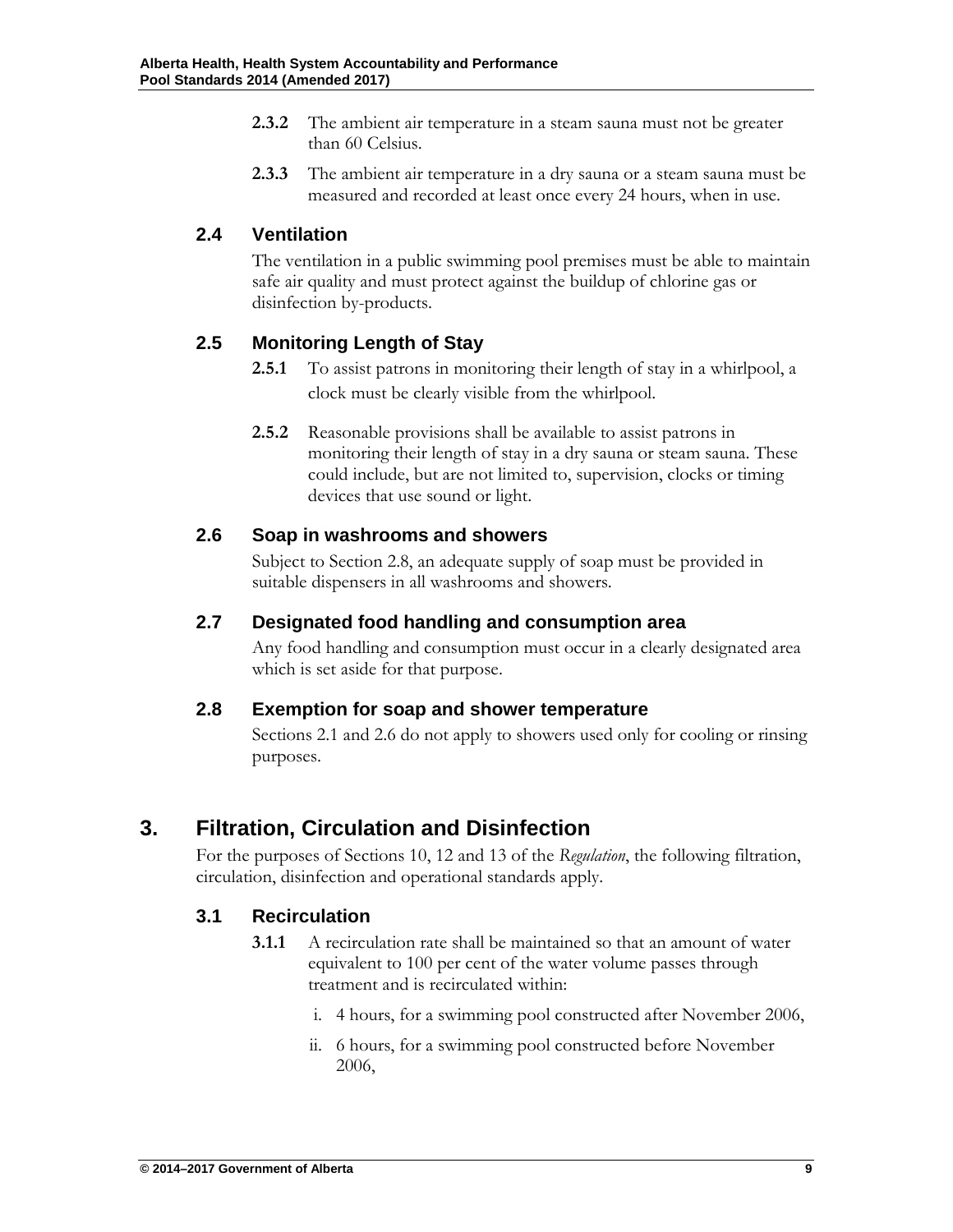- iii. 8 hours, for a swimming pool constructed before November 2006, where it can be demonstrated that the water quality can be maintained in accordance with the *Pool Standards*.
- iv. 1.5 hours for a water slide receiving pool used solely for that purpose.
- v. 2 hours for a standalone wading pool or recirculating water spray park.
- vi. 15 minutes for a whirlpool with a volume of less than four cubic metres.
- vii. 20 minutes for a whirlpool with a volume of four or more cubic metres.
- **3.1.2** Notwithstanding Section 3.1.1, a water slide receiving pool or whirlpool constructed prior to November 30, 2006, may exceed the required recirculation rates if chlorine, pH, clarity, ORP and bacteriological requirements are maintained in accordance with Sections 4.0, 6.0 and 8.0 the Pool Standards.
- **3.1.3** If a wading pool, water slide receiving pool or recirculating water spray park is connected to a swimming pool, the turnover time for the swimming pool shall apply to the wading pool, water slide receiving pool or water spray park.

### <span id="page-10-0"></span>**3.2 Collection of water from public swimming pool surface**

When a public swimming pool is in use, it must be operated to maximize the flow of the water through the skimming devices.

### <span id="page-10-1"></span>**3.3 Maximum rate of filtration**

- **3.3.1** The maximum rate of filtration for a high rate sand filter must not be:
	- a) greater than 10 litres per second per square meter (15 US gallons per minute per square foot) for swimming pools, water slide receiving pools, wading pools or recirculating water spray parks, and
	- b) greater than 8.5 litres per second per square meter (12.5 US gallons per minute per square foot) for a whirlpool.
- **3.3.2** Notwithstanding subsection 3.3.1, pools constructed prior to November 30, 2006, that use high rate sand filters may operate at a higher filtration rate where
	- a) the rate is prescribed by the manufacturer's specifications, and
	- b) where the chlorine, pH, clarity, ORP and bacteriological requirements can be maintained in accordance with Sections 4.0, 6.0 and 8.0 the Pool Standards.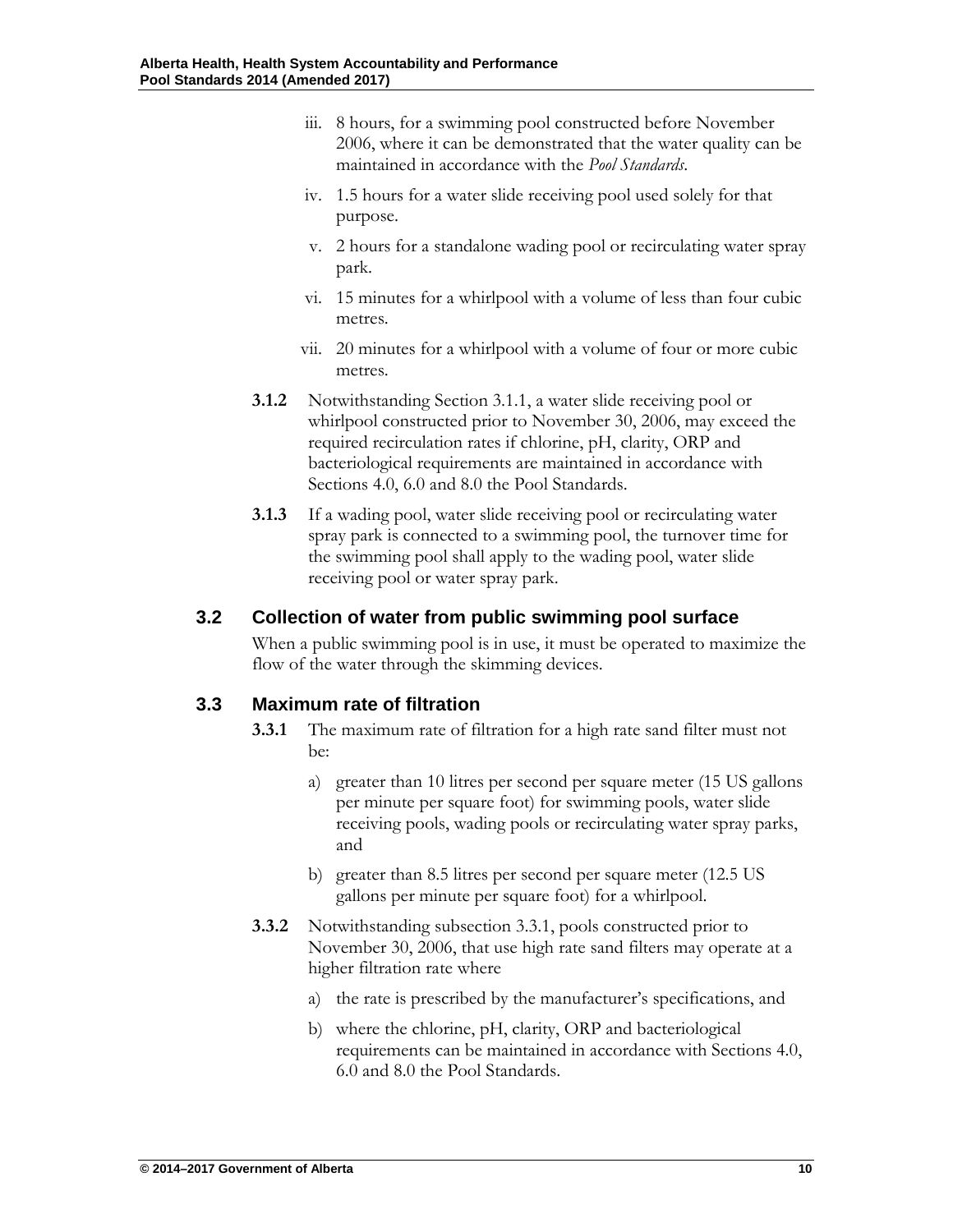**3.3.3** The rate of filtration for other types of filters must comply with the manufacturer's specifications.

### <span id="page-11-0"></span>**3.4 Treatment for recirculating water spray parks**

Any stand-alone recirculating water spray park constructed after November 30, 2014, shall provide 100 per cent filtered water with 2.0 milligrams per litre free chlorine residual at the point of contact with the bather.

### <span id="page-11-1"></span>**4. Chlorine, pH and Other Chemical Parameters**

For the purposes of Sections 13 and 14 of the *Regulation*, the following chlorine, pH and other chemical parameter standards apply.

### <span id="page-11-2"></span>**4.1 Free chlorine residual**

The minimum free chlorine residual in a public swimming pool must be maintained as follows:

- **4.1.1** 1.0 milligram per litre in a public swimming pool with an operating water temperature of not greater than 30 Celsius.
- **4.1.2** 2.0 milligrams per litre in a public swimming pool with an operating water temperature of greater than 30 Celsius.
- **4.1.3** 2.0 milligrams per litre in a recirculating, stand-alone water spray park or stand-alone wading pool regardless of the operating water temperature.

### <span id="page-11-3"></span>**4.2 Oxidation reduction potential (ORP)**

Notwithstanding standard 4.1, a public swimming pool, except for a recirculating water spray park, may operate with a free chlorine residual of no less than:

- a) 0.5 milligrams per litre if able to consistently maintain an ORP value of no less than 700 millivolt (mV), and
- b) 0.3 milligrams per litre if able to consistently maintain an ORP value of no less than 770 mV, a pH of no more than 7.3 and when supplemental disinfection is used.

### <span id="page-11-4"></span>**4.3 Combined chlorine residual**

The combined chlorine residual in a public swimming pool must be maintained at the lowest level possible to maximize bather comfort.

### <span id="page-11-5"></span>**4.4 pH range**

The pH of the water in a public swimming pool must be maintained at no less than 6.8 and no greater than 7.6.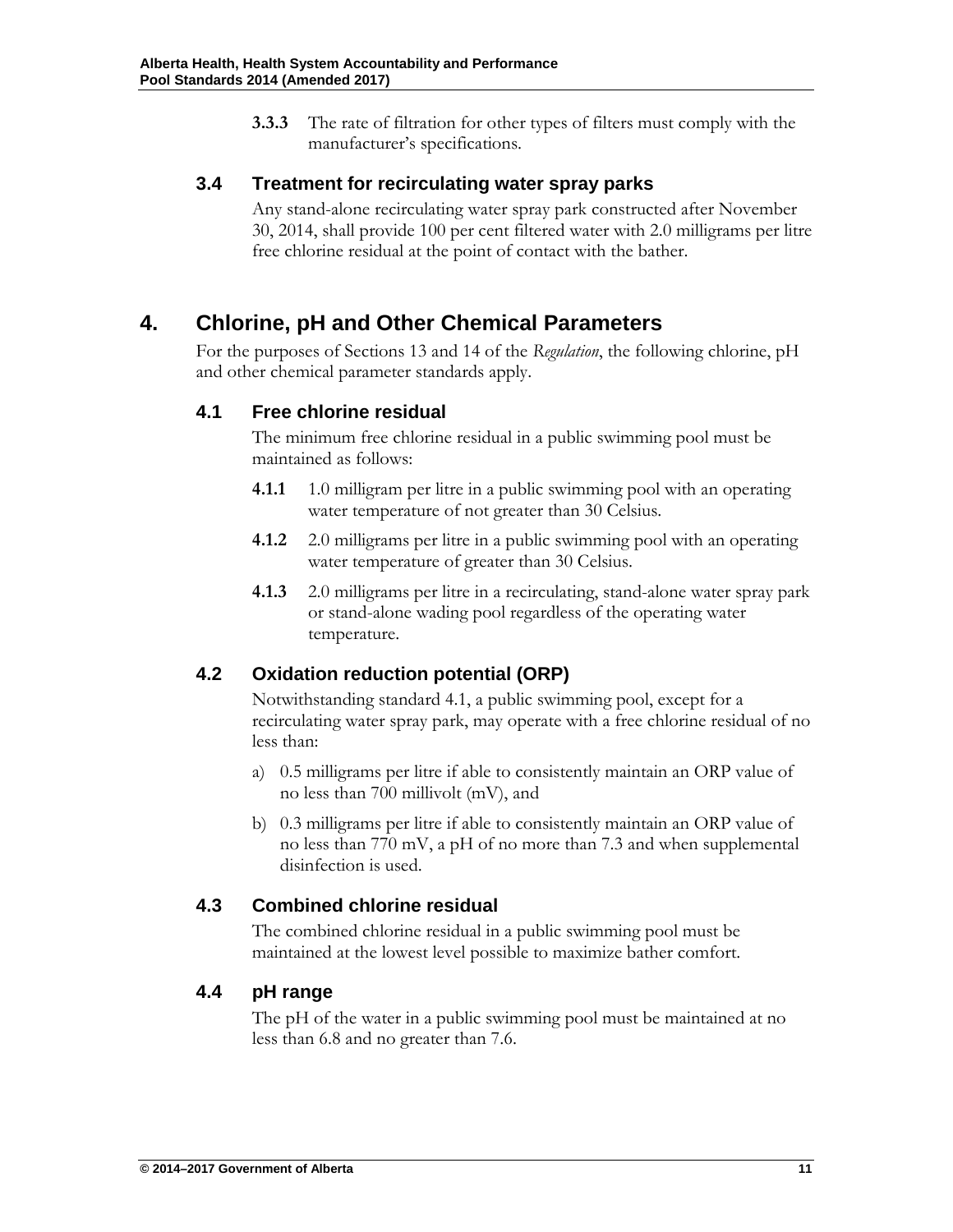### <span id="page-12-0"></span>**4.5 Total alkalinity**

- **4.5.1** The total alkalinity of the public swimming pool water must be maintained at no less than 60 milligrams per litre and no greater than 180 milligrams per litre, or at levels where chlorine and pH requirements can be maintained in accordance with Section 4.0 of the *Pool Standards*.
- **4.5.2** Total alkalinity must be measured and recorded at least once per week.

### <span id="page-12-1"></span>**4.6 Cyanuric acid**

Where cyanuric acid is used in an outdoor public swimming pool, the concentration:

- a) must not be greater than 50 milligrams per litre, and
- b) must be measured and recorded at least once a week.

### <span id="page-12-2"></span>**4.7 Non-chlorinated oxidizing products**

Non-chlorinated oxidizing products used in a public swimming pool must be used in accordance with the manufacturer's instructions.

### <span id="page-12-3"></span>**5. Testing, Monitoring and Recordkeeping**

For the purposes of Section 15 and 17 of the *Regulation*, the following monitoring and recordkeeping standards apply.

### <span id="page-12-4"></span>**5.1 Operating records**

Operating records must be maintained to provide information regarding:

- a) time of and observations and readings for pH, and the free, total and combined chlorine residual;
- b) time and results of total alkalinity tests;
- c) automated controller set points and readings for ORP, chlorine and pH;
- d) temperature of the public swimming pool water;
- e) clarity of the water;
- f) results of microbiological analyses as provided by the regional health authority;
- g) any other water quality tests;
- h) quantities and dates of all chemicals used;
- i) equipment maintenance, including pump modifications which potentially affect flow rate;
- j) ambient air temperature in a dry sauna or steam sauna;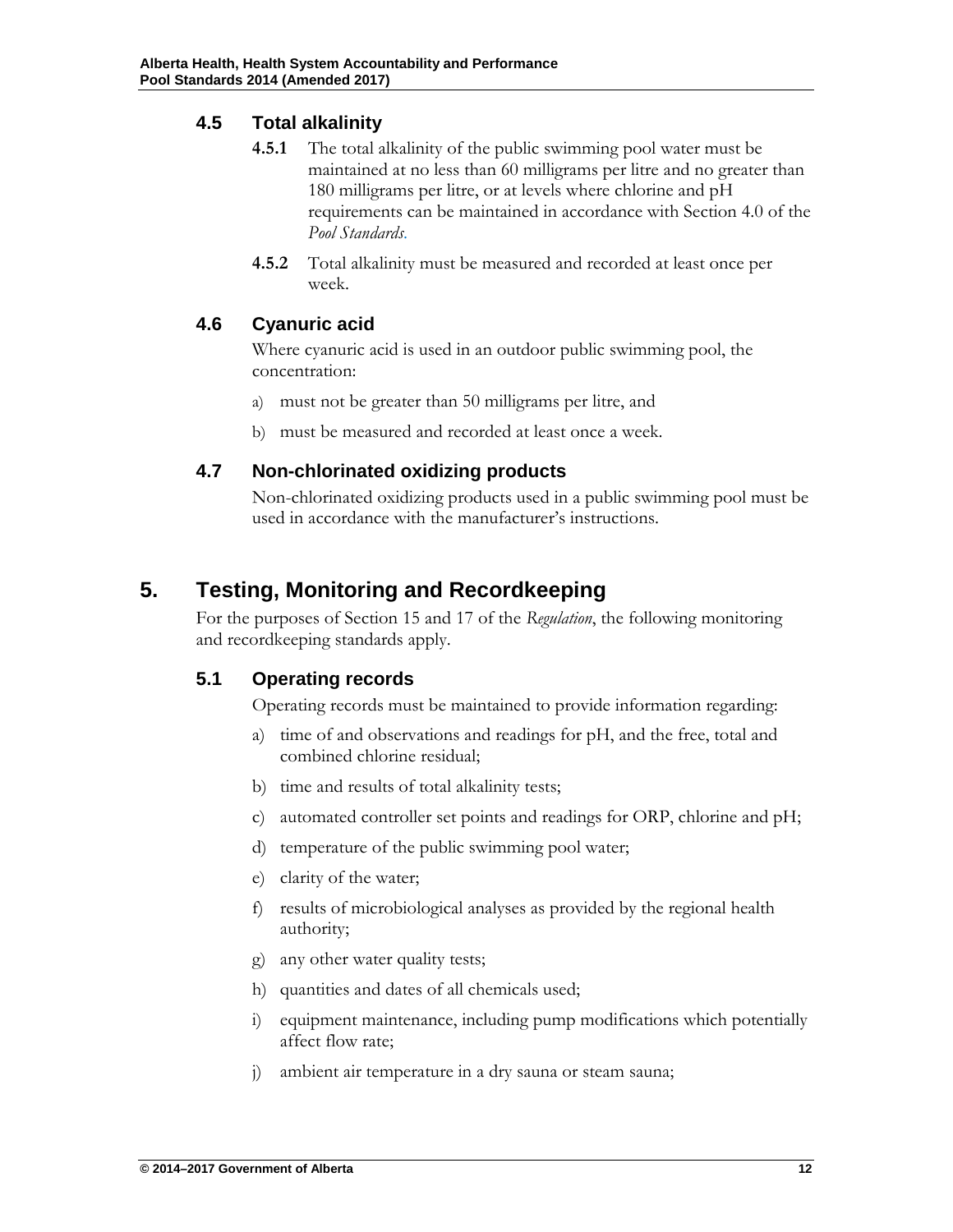- k) make and model, purchase and expiry date of suction outlet covers, and manufacturers' recommended flow rate;
- l) incident records with respect to patron injury; and
- m) contamination events including the date of the event and the response.

### <span id="page-13-0"></span>**5.2 Manual tests**

- **5.2.1** The free chlorine, combined chlorine and pH must be tested manually at least once per day:
- **5.2.2** The automated readings and associated setpoints shall be monitored and recorded at least once per day.
- **5.2.3** Dip and read strips must not be used to measure chlorine, pH or alkalinity.

### <span id="page-13-1"></span>**5.3 Automated controller results**

Automated controller readings must be consistent with any manual tests.

### <span id="page-13-2"></span>**6. Microbiological Requirements**

For the purposes of Section 18 of the *Regulation*, the following microbiological requirements apply.

### <span id="page-13-3"></span>**6.1 Heterotrophic plate count / Total coliforms**

The quality of water in a public swimming pool must be maintained so that the water does not:

- a) have a heterotrophic plate count greater than 100 colony forming units per milliliter in a 100 millilitre sample, or
- b) show the presence of total coliforms in a 100 millilitre sample.

#### <span id="page-13-4"></span>**6.2** *Pseudomonas aeruginosa*

In addition to 6.1, the quality of water in a public swimming pool operating at greater than 30 Celsius must be maintained so that samples of the water do not show the presence of *Pseudomonas aeruginosa*.

### <span id="page-13-5"></span>**7. Microbiological Sampling**

For the purposes of Section 19 of the *Regulation*, the following microbiological sampling requirements apply.

### <span id="page-13-6"></span>**7.1 Water sampling procedure**

**7.1.1** A water sample for heterotrophic plate count and total coliforms must be taken weekly from a public swimming pool.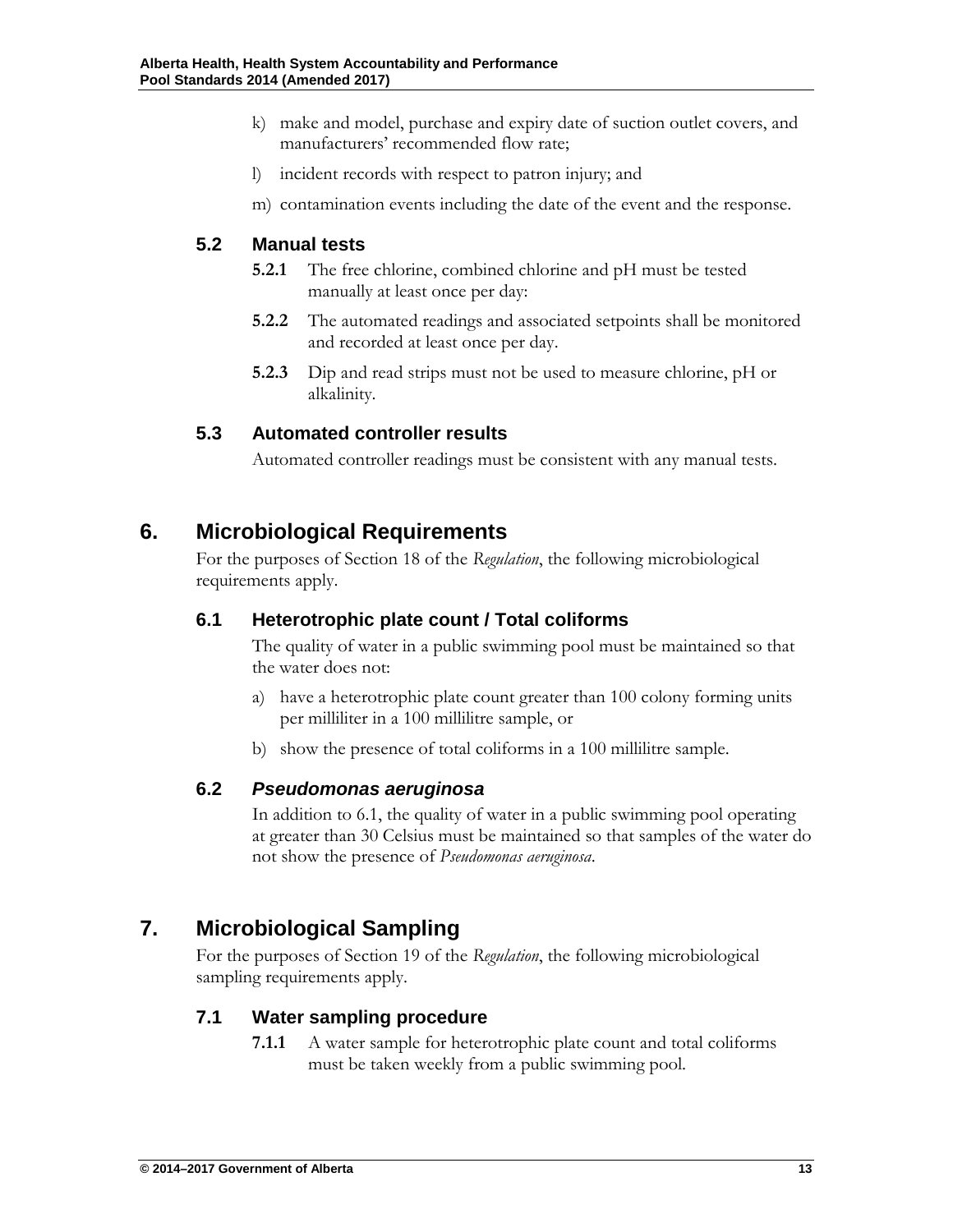- **7.1.2** A water sample for *Pseudomonas aeruginosa* must be taken weekly for public swimming pools operating at 30 Celsius or greater.
- **7.1.3** Samples required under Section 7.1.1 and 7.1.2 must be taken:
	- a) from a point near an outlet or from any other location that is necessary to give an accurate representation of the water quality in the public swimming pool, and
	- b) between 200 to 400 millimeters below the surface of the water.

### <span id="page-14-0"></span>**7.2 Collection of water samples**

Public swimming pool water samples for microbiological testing must be collected in sample bottles supplied by the Provincial Laboratory of Public Health (ProvLab).

### <span id="page-14-1"></span>**8. Water Quality and Water Clarity**

For the purposes of Sections 10 and 20 of the *Regulation*, the following public swimming pool water quality and clarity standards apply.

### <span id="page-14-2"></span>**8.1 Bather load**

- **8.1.1** When in use, the maximum design bather load of the public swimming pool must not be exceeded.
- **8.1.2** Where the maximum design bather load for a public swimming pool is not available, the owner or owners' agent, if any, must calculate and apply a maximum bather load value in accordance with Schedule B.
- **8.1.3** Notwithstanding 8.1.1 and 8.1.2, the public swimming pool may be operated to exceed the maximum design bather load or the calculated maximum bather load if chlorine, pH, clarity, ORP and bacteriological requirements are met.

### <span id="page-14-3"></span>**8.2 Clarity problems**

Where water clarity problems persist, the executive officer may require monitoring of the clarity until the turbidity is no greater than 0.5 Nephelometric Turbidity Units (NTU).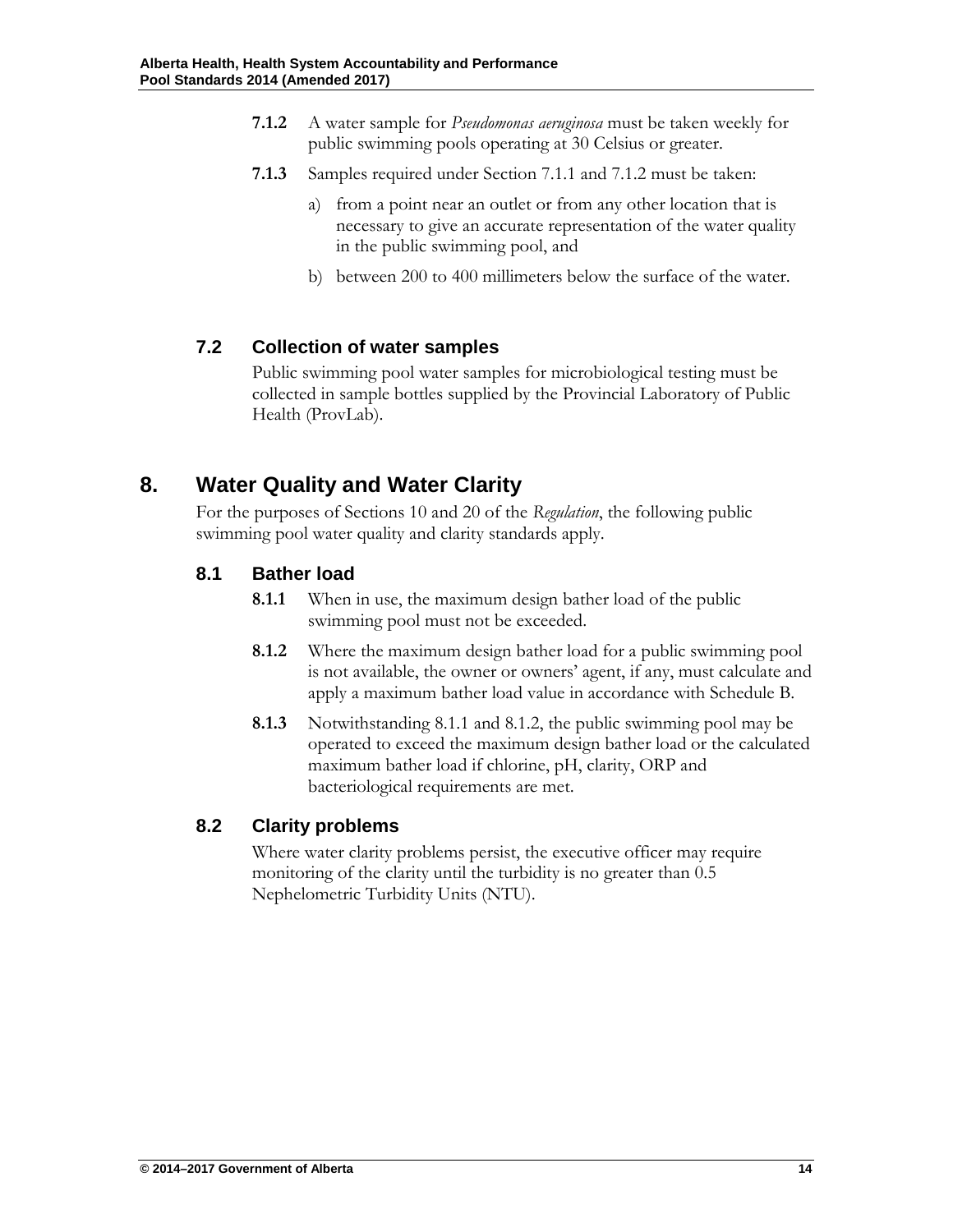### **9. Anti-Entrapment Devices**

<span id="page-15-0"></span>For the purposes of Section 23 of the *Regulation*, the following standards apply.

ANSI/APSP-16 2011 means the Standard 16 *American National Standard for Suction*  Fittings for Use in Swimming Pool, Wading Pools, Spas and Hot Tubs published by the American National Standards Institute/Association of Pool and Spa Professionals. ASTM F2387 means the *Standard Specification for Manufactured Safety Vacuum Release Systems (SVRS) for Swimming Pools, Spas and Hot Tubs* published by the American Society for Testing and Materials

ASME/ANSI A112.19.17 (previously known as ASME/ANSI A112.19.17-2010) means the *Manufactured Safety Vacuum Release Systems (SVRS) for Residential and Commercial Swimming Pool, Spa, Hot Tub, and Wading Pool Suction Systems* published by the American Society of Mechanical Engineers/American National Standards Institute.

### <span id="page-15-1"></span>**9.1 Anti-entrapment Plan**

Every owner or owner's agent, if any, must assess anti-entrapment risks, develop and implement an appropriate anti-entrapment plan to meet the requirements of this section.

### <span id="page-15-2"></span>**9.2 Installation of anti-entrapment devices**

An anti-entrapment device must be installed in accordance with the manufacturer's specifications and be maintained in good working order when the public swimming pool is in use.

### <span id="page-15-3"></span>**9.3 Main submerged suction outlet**

- **9.3.1** On or after November 30, 2019, a submerged suction outlet, including a gravity fed outlet, in a public swimming pool, must be:
	- a. compliant with the ANSI/APSP-16 2011 performance standards, or
	- b. custom fabricated and certified by a professional engineer, in accordance with ANSI/APSP-16 2011, and installed and maintained according to the engineer's instructions
- **9.3.2** The flow rating of the submerged suction outlet must be higher than or equal to the maximum flow rate divided across multiple interconnected outlets in accordance with Schedule C.
- **9.3.3** Pursuant to Section 9.3.2, where an operator is unable to calculate the maximum flow rate, the maximum flow rate must be determined by a professional engineer.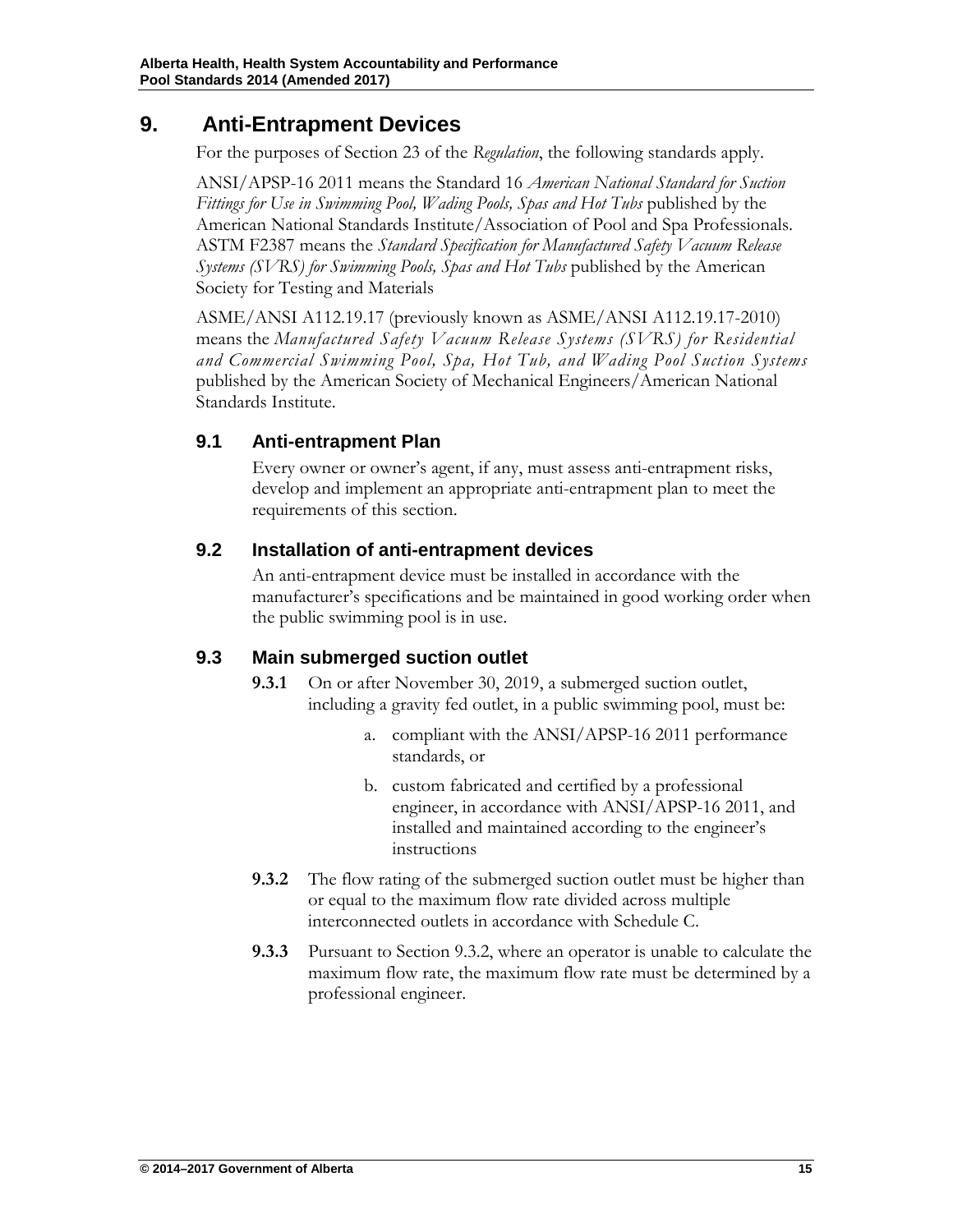#### <span id="page-16-0"></span>**9.4 Single or interconnected submerged suction outlet**

On or after November 30, 2019, an existing public swimming pool that has

- i) a blockable single submerged suction outlet, or
- ii) interconnected submerged suction outlets with a distance of less than 66 cm (26 inches) from the outside edge of one cover to the inside edge of the second cover on the same plane

must employ at least one of the following systems:

- a) a multiple suction outlet system with at least two fully submerged suction outlets per pump less than 66 cm (26 inches) from the outside edge of one cover to the inside edge of the second cover,
- b) a safety vacuum release system (commonly referred to as SVRS) that relieves suction when a blockage is detected and that is installed to meet the performance standards of the ASTM F2387 or ASME/ANSI A112.19.17,
- c) a properly designed and tested suction-limiting vent system which meets ASME-A112.19.17,
- d) an automatic pump shut-off system which meets ASME-A112.19.17,
- e) permanent disablement of the submerged suction outlet either by reversing the flow through the outlet or completely sealing the existing outlet if the skimmers are capable of providing for 100 per cent flow through,
- f) a gravity fed system, or equivalent system, approved by a professional engineer, or
- g) interconnected submerged suction outlets on different planes, not installed in a seating area.

### <span id="page-16-1"></span>**9.5 Other submerged suction outlets**

Notwithstanding Sections 9.3 and 9.4, every equalizer line outlet or submerged suction outlet used for vacuuming must

- a. have a cover to prevent the risk of entrapment, or
- b. be permanently disabled.

### <span id="page-16-2"></span>**9.6 Damaged submerged suction outlets**

- **9.6.1** The covers of each submerged suction outlet, including equalizer and vacuum outlets, shall be routinely inspected prior to opening each day and throughout the day when the public swimming pool is in use.
- **9.6.2** If upon visual inspection the cover of a submerged suction outlet is cracked, broken, improperly secured or missing, the pump shall be immediately shut down and the public swimming pool closed, and only reopened when the cover is repaired or replaced.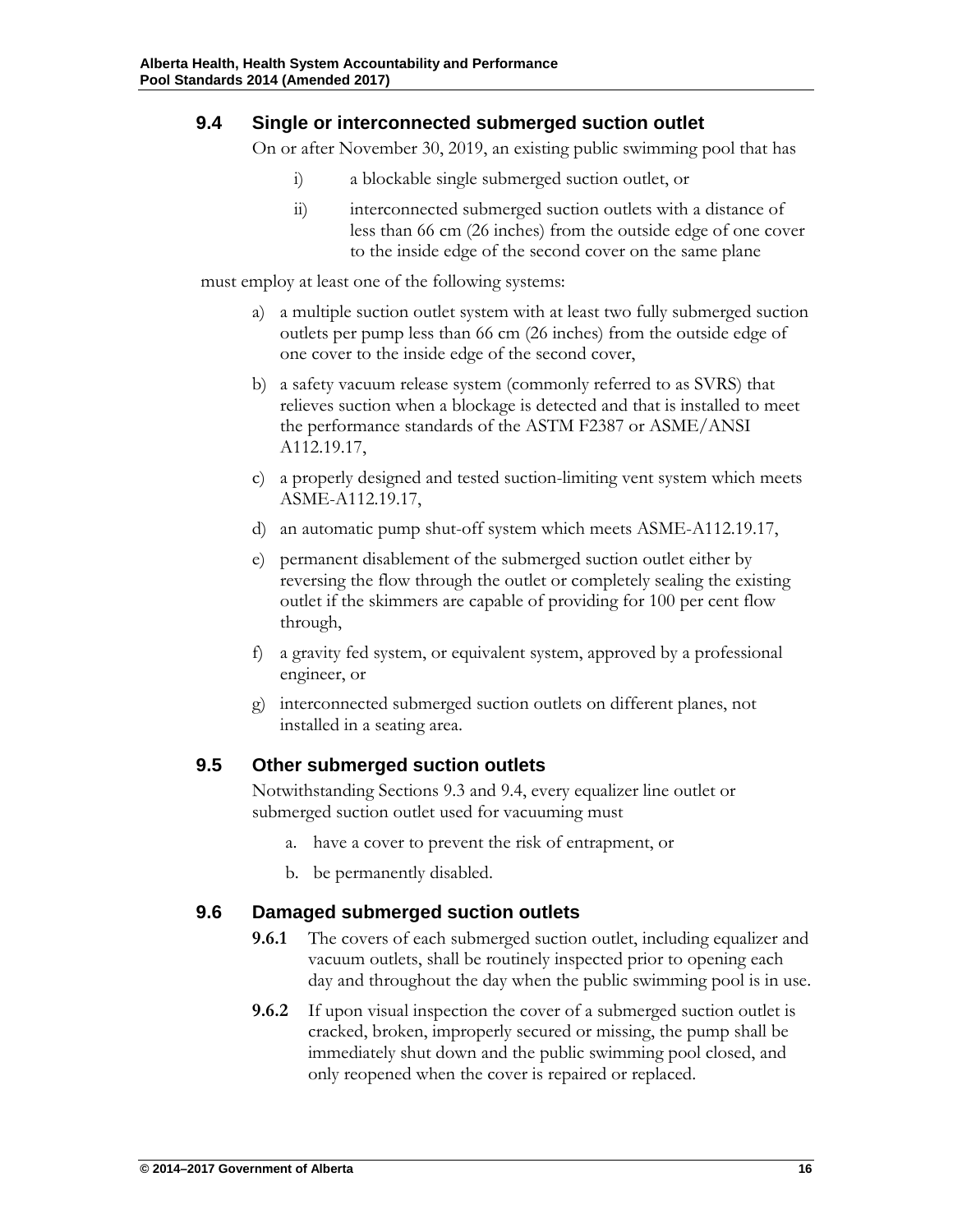- **9.6.3** Notwithstanding 9.6.2, an executive officer, where satisfied that measures undertaken by the operator will sufficiently protect bathers from entrapment, may allow a swimming pool to remain open to the public until repair or replacement of the cover can be conducted.
- **9.6.4** An anti-entrapment system installed in accordance with Section 9.4 must be routinely inspected in accordance with manufacturers' instructions. A pool shall be closed immediately if the antientrapment system is not operating in accordance with the manufacturer's instructions.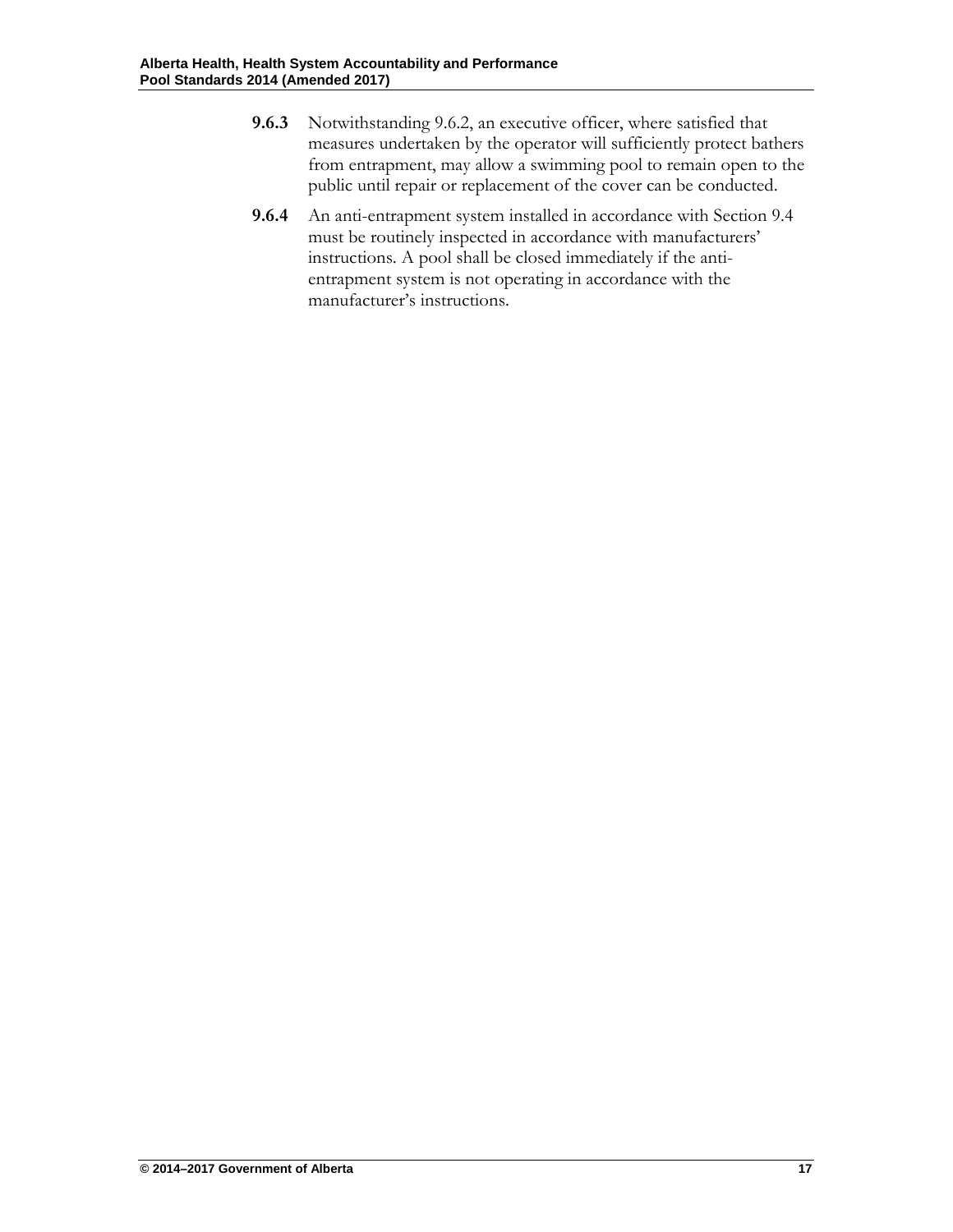### <span id="page-18-0"></span>**Part 4 Written Policies and Plans**

For the purposes of Section 24 of the *Regulation*, the following standards for written policies and plans apply.

### <span id="page-18-2"></span><span id="page-18-1"></span>**10. Pool Safety and Supervision**

### **10.1 Pool Safety and Supervision Plan**

A Pool Safety and Supervision Plan shall be developed based on current best practices, and must include:

- a) a pool admission standard based on the bather's age, swimming competency and adult oversight if the bather is a minor or when there is a question of swimmer competency;
- b) rules for bather use and supervision of pool mats, inflatable toys and life jackets;
- c) a list of all of the facility-appropriate lifesaving equipment to be provided on-site;
- d) a list of the required emergency equipment and procedures including telephone access and emergency telephone numbers;
- e) a facility safety check procedure;
- f) supervision protocols including lifeguard scanning and supervision protocols for each public swimming pool when in use, including those not offering lifeguarding;
- g) Information and procedures for use of a public swimming pool where no lifeguard is on duty;
- h) a procedure to monitor patrons using special areas such as the steam sauna and dry sauna;
- i) procedures to respond to medical emergencies such as entrapped patrons, overheated steam sauna or dry sauna users;
- measures to ensure the safety of patrons using a steam room or sauna in order to protect against burns and overheating which may include, but are not limited to:
	- thermostatic control of air temperature,
	- a working thermometer in each unit,
	- doors that open outwards with little resistance,
	- a signaling device or process for emergencies;
- k) information on the safe handling and storage of pool treatment chemicals and other related chemicals; and
- l) any other measure that may be applicable to the pool.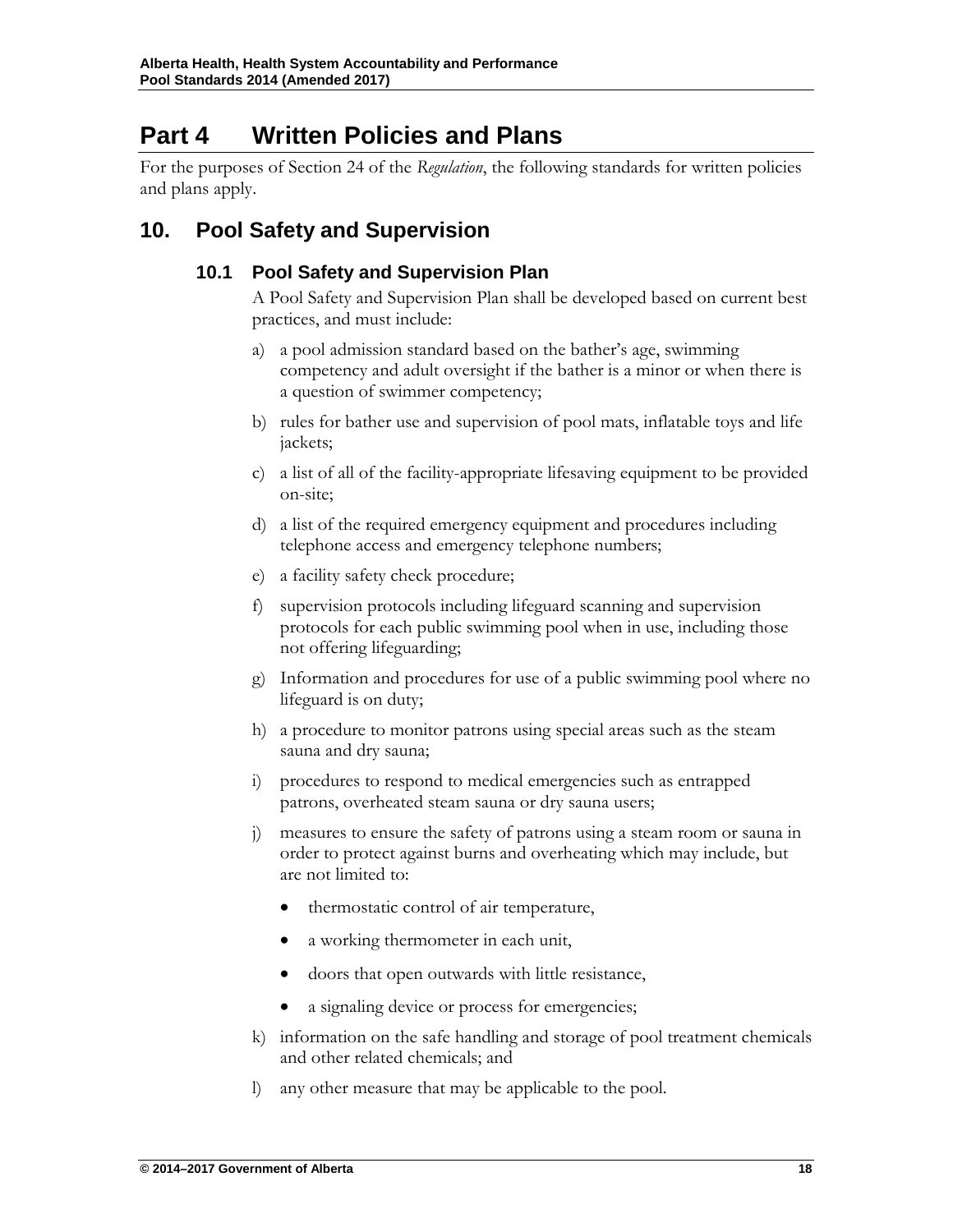### <span id="page-19-0"></span>**11. Patron Education and Notification**

<span id="page-19-1"></span>For the purposes of Section 24 of the *Regulation*, the following education and signage standards apply.

### **11.1 Education of patrons**

- **11.1.1** The patron education policy and plan shall include a strategy to provide information to:
	- a) those bathers who should wear protective, water-resistant swimwear including
		- i) children, 35 months and under, and
		- ii) anyone who is or may be incontinent.
	- b) those patrons who should consult with a physician prior to using the whirlpool, steam sauna and dry sauna, including
		- i) pregnant women,
		- ii) individuals with medical conditions including but not limited to heart disease, hypertension, seizures, diabetes or obesity,
		- iii) individuals greater than 65 years of age; and
		- iv) individuals with a medical condition requiring the ongoing care of a physician.
	- c) those patrons with diarrhea or a history of diarrhea over the previous two weeks who should not use the public swimming pool.

### <span id="page-19-2"></span>**11.2 Signs posting rules and safety information**

Except for stand-alone water spray parks, an owner or owner's agent, if any, must post one or more signs that convey the following rules and safety information for the use of the pool in a size, type and location that may be easily seen by all patrons.

#### **Rules for use of the pool**

- **11.2.1** Bathers must take a shower using soap prior to entering the public swimming pool.
- **11.2.2** Patrons must wash their hands using soap after using the washroom or changing diapers.
- **11.2.3** Glass is not allowed on the pool deck or in other barefoot areas.
- **11.2.4** Street footwear must not be worn in wet traffic areas.
- **11.2.5** Patrons who are intoxicated will not be allowed to use the pool.

#### **Pool safety information\_\_\_\_\_\_\_\_\_\_\_\_\_\_\_\_\_\_\_\_\_\_\_\_\_\_\_\_\_\_\_\_\_\_\_\_\_\_\_\_**

**11.2.6** The maximum bather load for the public swimming pool.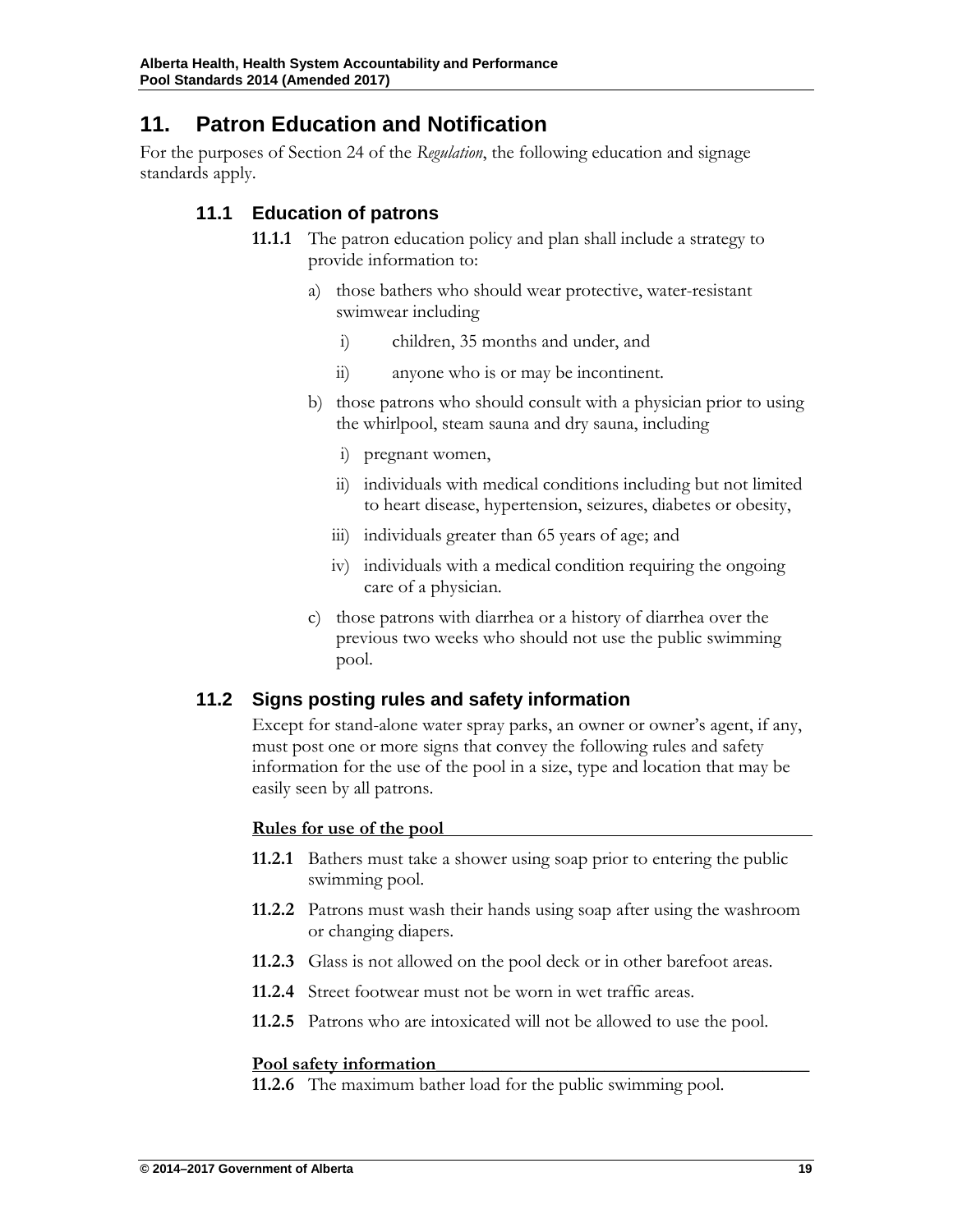- **11.2.7** The public swimming pool depths and identification of those areas of the public swimming pool where diving is not allowed.
- **11.2.8** The permitted temperature range of the whirlpool, steam room and sauna.
- **11.2.9** Location of the fire alarm, telephone or other emergency devices, where applicable.
- **11.2.10** Where there is no lifeguard on duty, signage stating
	- No lifeguard is on duty,
	- Children under 13 years of age should be supervised, and
	- Patrons should not swim alone.
- **11.2.11** Any other information that the owner or owner's agent determines is necessary to maintain the health and safety of the patrons using the pool facility.

### <span id="page-20-0"></span>**12. Water Quality Incident Response Plan**

<span id="page-20-1"></span>For purposes of Section 24 of the *Regulation*, the following water quality response standards apply.

### **12.1 Water Quality Incident Response Plan**

A Water Quality Incident Response Plan that is appropriate to the type of public swimming pool must include the following:

- a) the steps to be taken when any of the following occur:
	- i) standards for microbiology, ORP, free chlorine, cyanuric acid, pH and clarity in the public swimming pool are not being met,
	- ii) blood, food or chemicals foul the water, or
	- iii) fecal material or vomit foul the water, and
- b) the name of the appropriate contact person and emergency contact numbers.

### <span id="page-20-2"></span>**12.2 Requirements**

A Water Quality Incident Response Plan must adhere to the requirements in Schedule A: "Contamination Management for Public Swimming Pools".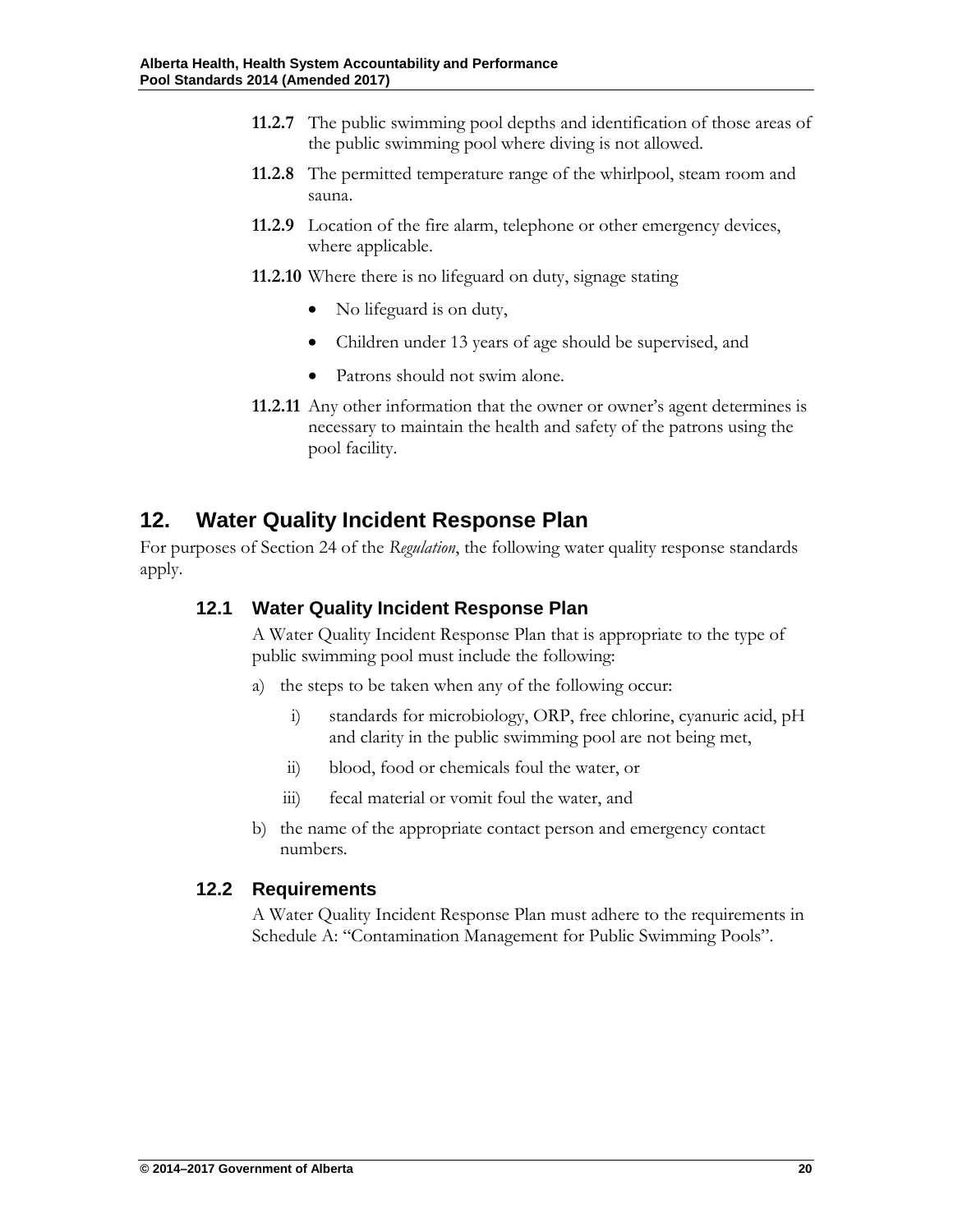### <span id="page-21-0"></span>**13. General Sanitation Plan**

<span id="page-21-1"></span>For purposes of Section 24 of the *Regulation*, the following standards for the general sanitation plan apply.

### **13.1 General Sanitation Plan**

A General Sanitation Plan for a public swimming pool premises must list the chemicals used for cleaning and disinfection, and specify a routine schedule for adequate cleaning, and where necessary disinfecting, of:

- a) walls, floors, and decks;
- b) washrooms and change rooms;
- c) showers;
- d) steam saunas and dry saunas; and
- e) any other area or equipment in contact with patrons of the pool.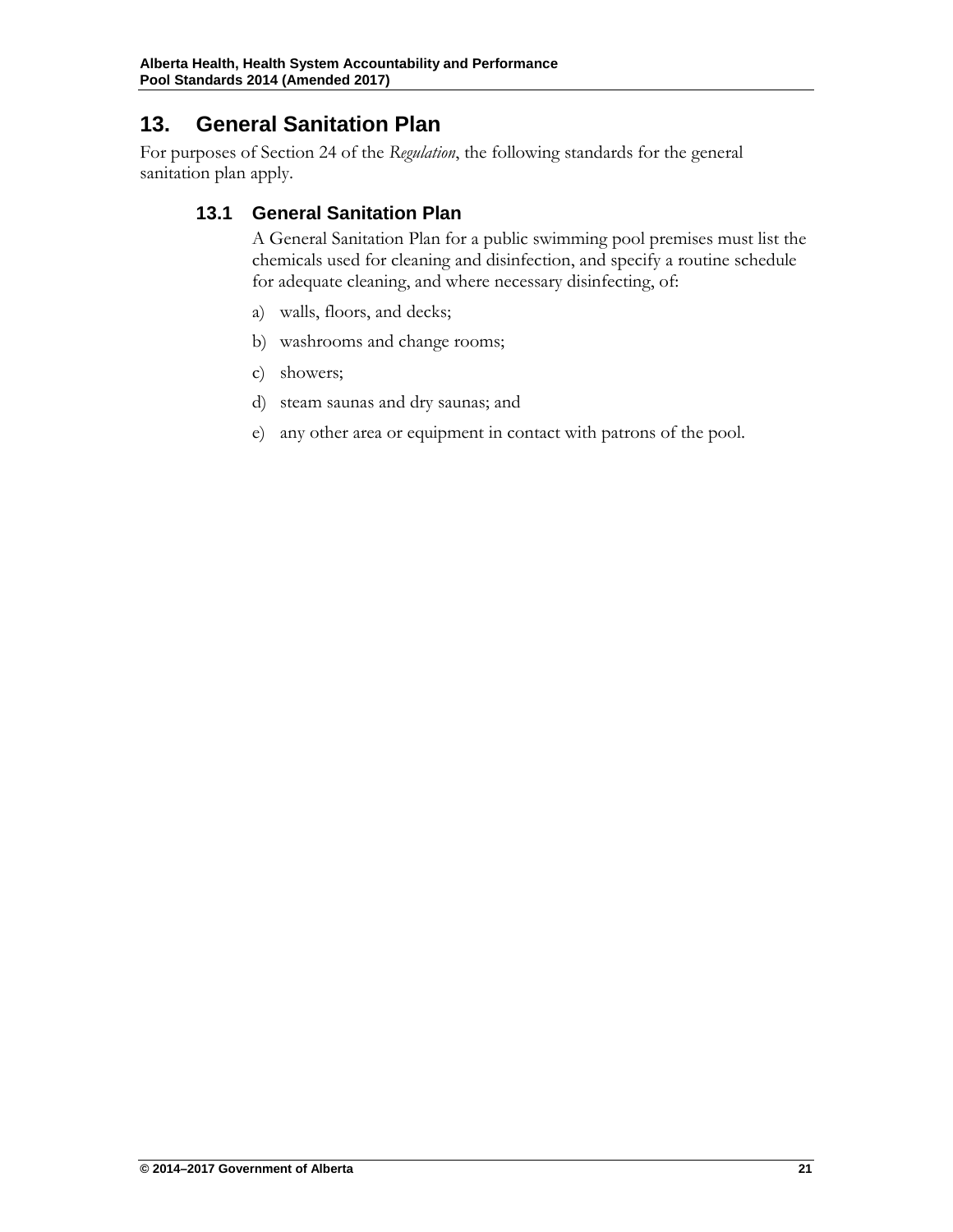## <span id="page-22-0"></span>**Part 5 Schedules**

### <span id="page-22-2"></span><span id="page-22-1"></span>**14. Schedule A**

### **Contamination Management for Public Swimming Pools**

Every owner or owner's agent is required to develop, maintain, and implement a written policy that outlines a response plan for managing blood, vomit, and fecal contamination in public swimming pools. This schedule was first developed in 2006, and has been modified to reflect the United States Centers for Disease Control and Prevention *Recommendations for Aquatic Operators of Treated Venues March 2012.* 

- 1. In the event of blood, vomit, or fecal contamination, the pool operator shall immediately close the public swimming pool until remediation procedures are complete. This also includes any affected water features and public swimming pools that share the same recirculation system.
- 2. To avoid cross contamination, a bather must take a shower, using soap, prior to re-entering any public swimming pool.
- 3. Contaminating material must be removed (e.g., using a net, scoop, or bucket) and disposed of in a sanitary manner.
- 4. The net, scoop or container used to remove the fecal or vomit contamination must be thoroughly cleaned and disinfected.
- 5. Aquatic vacuum cleaners must not be used for removal of contaminants from the water or adjacent surfaces unless vacuumed waste is discharged to a sanitary sewer and the vacuum equipment can be adequately cleaned and disinfected.
- 6. A contamination response log must be maintained and must include at a minimum:
	- the date and time of the event,
	- type of incident,
	- the concentration of chlorine, pH and ORP at the time of the incident,
	- the procedures followed, and
	- the name of the person(s) conducting the procedures.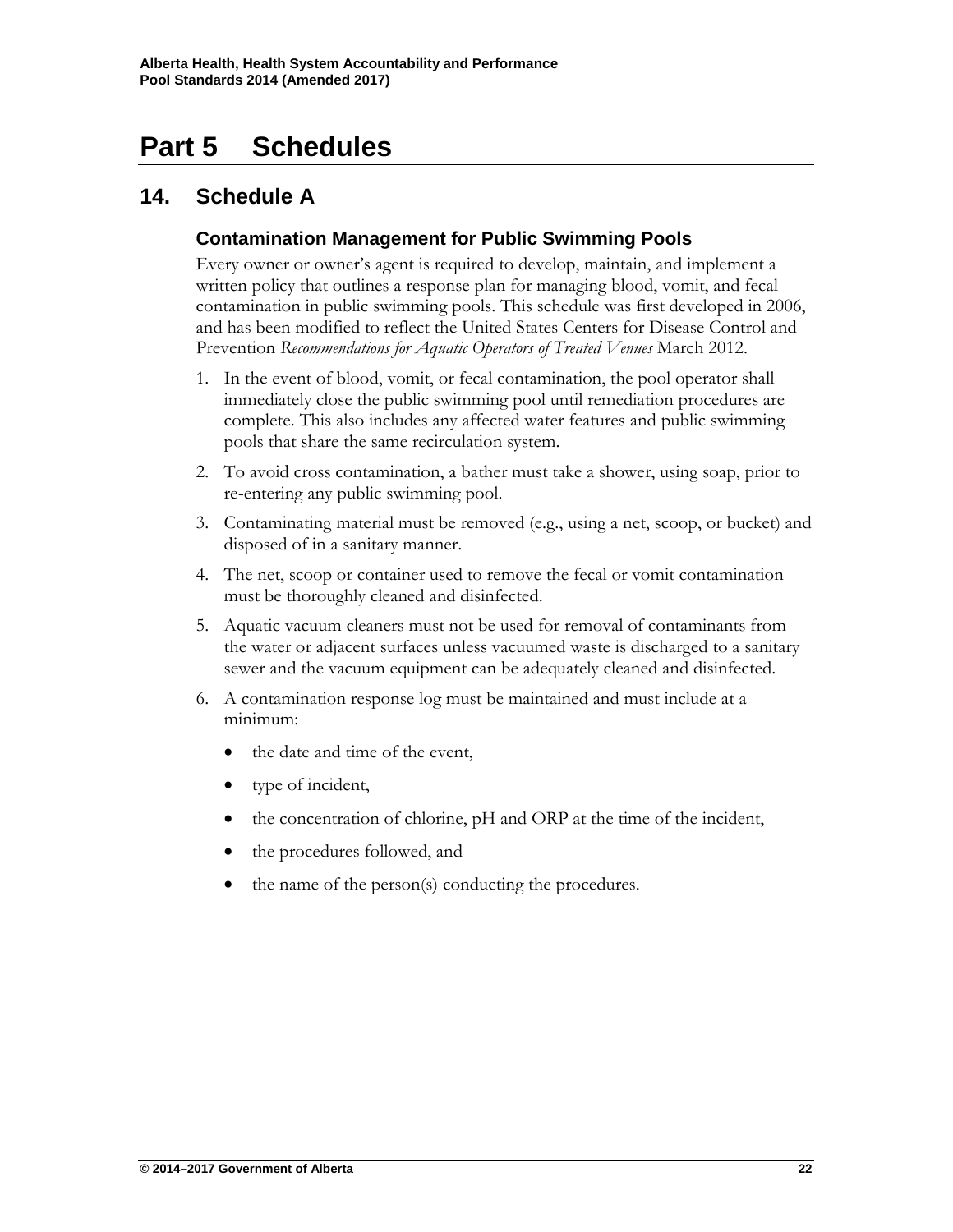### <span id="page-23-0"></span>**Public Swimming Pool Water Contamination Response**

For purposes of this section, CT means concentration in milligrams per litre multiplied by time in minutes.  $CT=C$  (mg/L)  $X T$  (min)

- 1. A public swimming pool that has been contaminated by blood, vomit or feces shall be treated as follows:
	- a) Check to ensure that the pH of the water is 7.5 or lower and adjust if necessary;
	- b) Verify and maintain water temperature at 25 Celsius or higher;
	- c) Operate the filtration/recirculation system while the water reaches and maintains the proper free chlorine concentration during the remediation process; and
	- d) Test the chlorine residual at multiple sampling points to ensure the proper free chlorine concentration is achieved throughout the water for the entire disinfection time.
- 2. In addition to the above measures, the specific treatment of the water depends upon the type of contamination. The water should be treated as follows:

#### Blood-contaminated water

If the public swimming pool is operating at required chlorine residual and pH, it may remain open. If the free chlorine residual is below the required minimum residual level, the operator shall immediately close the public swimming pool until the free chlorine is verified to be at or above the required minimum.

#### Vomit-contaminated water

Raise the free chlorine residual to 2.0 mg/L (if less than 2.0 mg/L), and maintain for at least 25 minutes, or meet an equivalent CT value as shown in the table below.

Formed-fecal contaminated water

Raise the free chlorine residual to 2.0 mg/L and maintain for at least 25 minutes, or meet an equivalent CT value as shown in the table below.

| <b>Chlorine Concentration</b><br>mg/ | <b>Disinfection</b><br>Time | <b>Equivalent CT</b><br>Values |
|--------------------------------------|-----------------------------|--------------------------------|
|                                      | 50 minutes                  |                                |
|                                      | 25 minutes                  |                                |
|                                      | minutes                     |                                |

**CT for Response to Formed-Fecal Incident**

The above table is based on the minimum CT of 45, maximum pH of 7.5, minimum temperature of 25 Celsius and 99.9 per cent inactivation of *Giardia* cysts by chlorine taken from *United States Centers for Disease Control. Responding to Fecal Accidents in Disinfected Swimming Pool Venues. MMWR 2001:50(20):416-7*.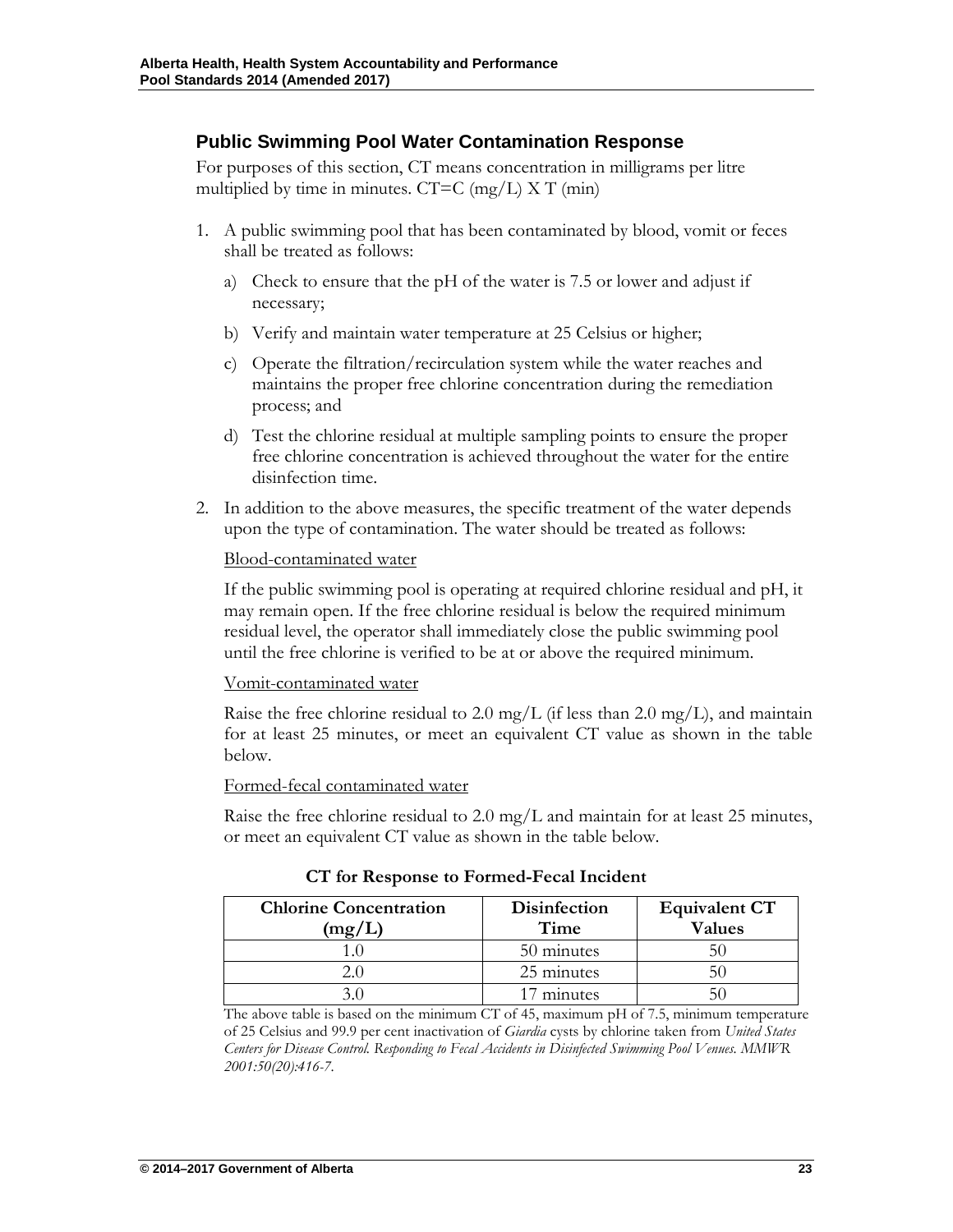Diarrhea contaminated water

For purposes of this section, diarrhea means stool that is too liquid to form a constant shape and stool that due to its consistency, cannot be captured in a standard net.

- a) Raise the free chlorine residual to 20.0 milligrams per litre, and maintain for at least 12.75 hours or
- b) Meet an equivalent CT value as shown in the table below.

| <b>Chlorine Concentration</b><br>(mg/L) | Disinfection<br>Time    | <b>Equivalent Ct</b> |  |
|-----------------------------------------|-------------------------|----------------------|--|
| 1.0                                     | $15,300$ minutes        | 15,300               |  |
|                                         | $(255 \text{ hours})$   |                      |  |
| 10.0                                    | 1,530 minutes           | 15,300               |  |
|                                         | $(25.5 \text{ hours})$  |                      |  |
| 20.0                                    | 765 minutes             | 15,300               |  |
|                                         | $(12.75 \text{ hours})$ |                      |  |

**CT for Response to Diarrhea Incident**

The above table is based on a minimum Ct of 15,300\*, maximum pH of 7.5, minimum temperature of 25 Celsius and 99.9 per cent inactivation of Cryptosporidium cysts taken from Shields, JM et al (2008) Inactivation of Cryptosporidium parvum under chlorinated recreational water conditions, published by Journal of Water and Health. 06.4:513-520.

c) In water where cyanuric acid is present, lower the cyanuric acid concentration to 15 milligrams per litre or less, and raise the free chlorine to either 20 milligrams per litre for at least 28 hours, to 30 milligrams per litre for at least 18 hours, or to 40 milligrams per litre for at least 8.5 hours.

3. The owner or owner's agent, if any, of a public swimming pool may use a combination of chlorine and other secondary disinfection treatments to respond to a contamination event. Pursuant to Section 8(1) of the Regulation, the regional health authority must review and approve any secondary disinfection prior to its use in order to ensure that an equivalent CT value will be achieved.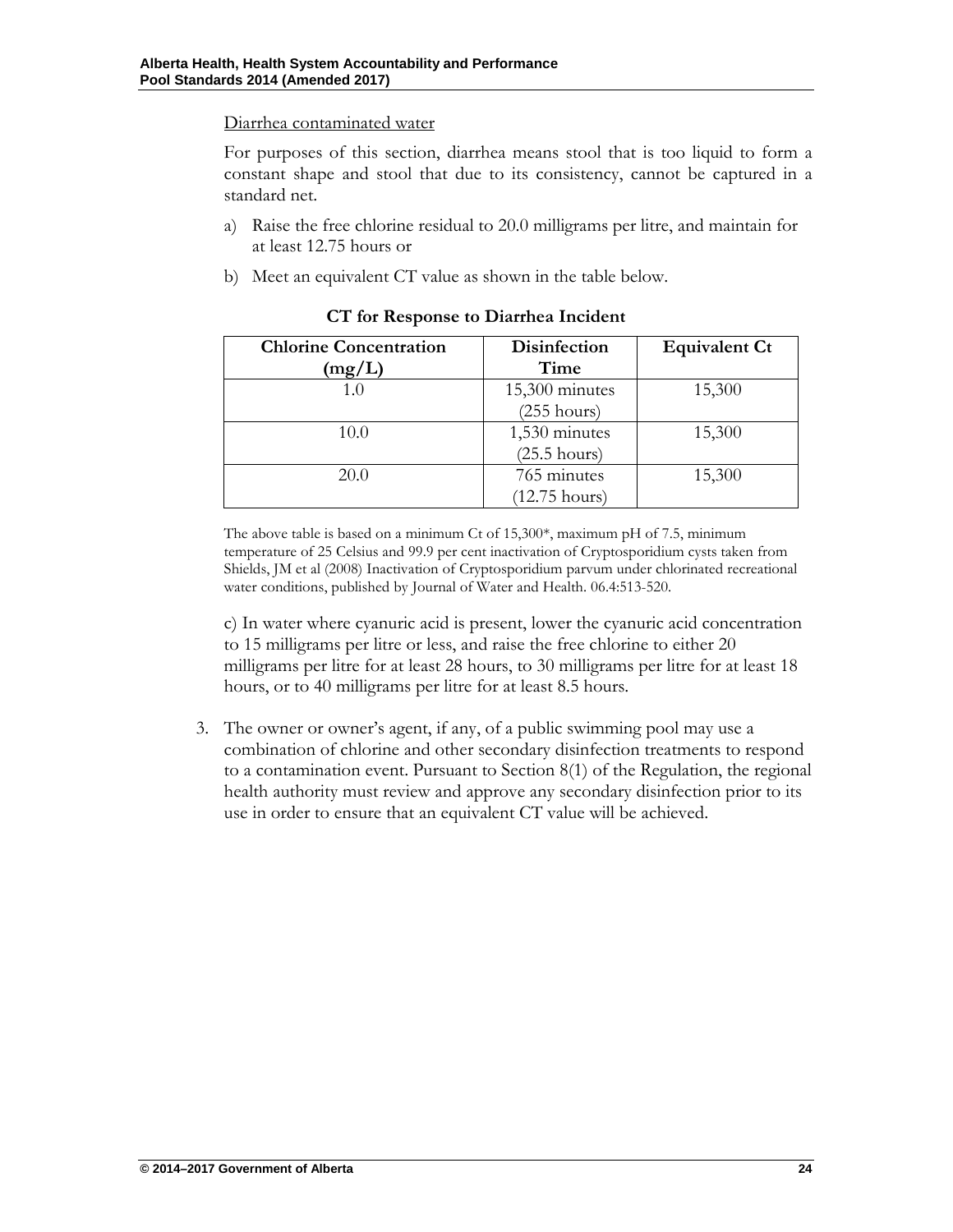### <span id="page-25-1"></span><span id="page-25-0"></span>**15. Schedule B**

### **Calculation for the Maximum Bather Load**

Maximum bather load is the maximum number of bathers allowed in any 24-hour period based on the capacity of the filtration system. It is determined based on two cubic meters of treated water for every bather in each 24-hour period, and the turnover period.

#### **To determine the volume of treated water produced by the public swimming pool treatment system:**

1. Determine the amount of treated water per minute:

| Volume of Public swimming pool<br>(cubic metres)<br>Turnover period (minutes)                        | Volume of treated water per<br>minute |
|------------------------------------------------------------------------------------------------------|---------------------------------------|
| 2. Determine amount of treated water per hour:<br>Volume of treated water per minute<br>X 60 minutes | Volume of treated water per<br>hour   |

3. Determine the amount of treated water for each day

| Volume of treated water per hour X | Volume of treated water per |
|------------------------------------|-----------------------------|
| 24 hours                           | day (24 hours)              |

### **To determine maximum bather load:**

Two cubic meters treated water is required for every bather in each 24 hours:

4. Number of bathers over a 24-hour period  $=$ 

### **Volume of treated water per day (24 hours)**

#### **Two cubic metres per 24 hours**

Note: This is equivalent to the total number of bathers allowed when the public swimming pool is in use.

5. If the public swimming pool operates for less than 24 hours then, the number of bathers per hour =

#### **Number of bathers per 24 hours**

#### **Number of hours of operation**